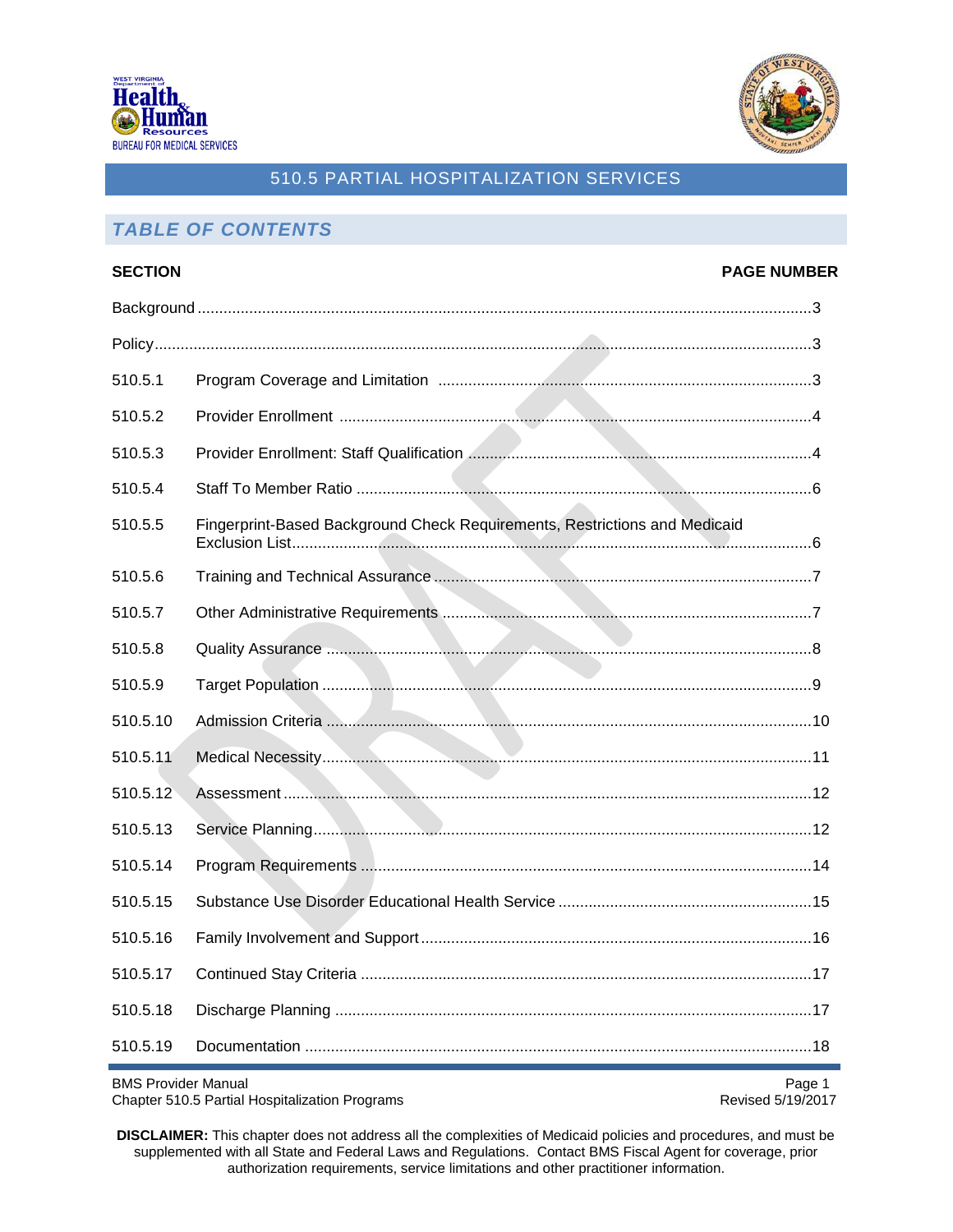



BMS Provider Manual Page 2<br>Chapter 510.5 Partial Hospitalization Programs example and the extra service of the Revised 5/19/2017 Chapter 510.5 Partial Hospitalization Programs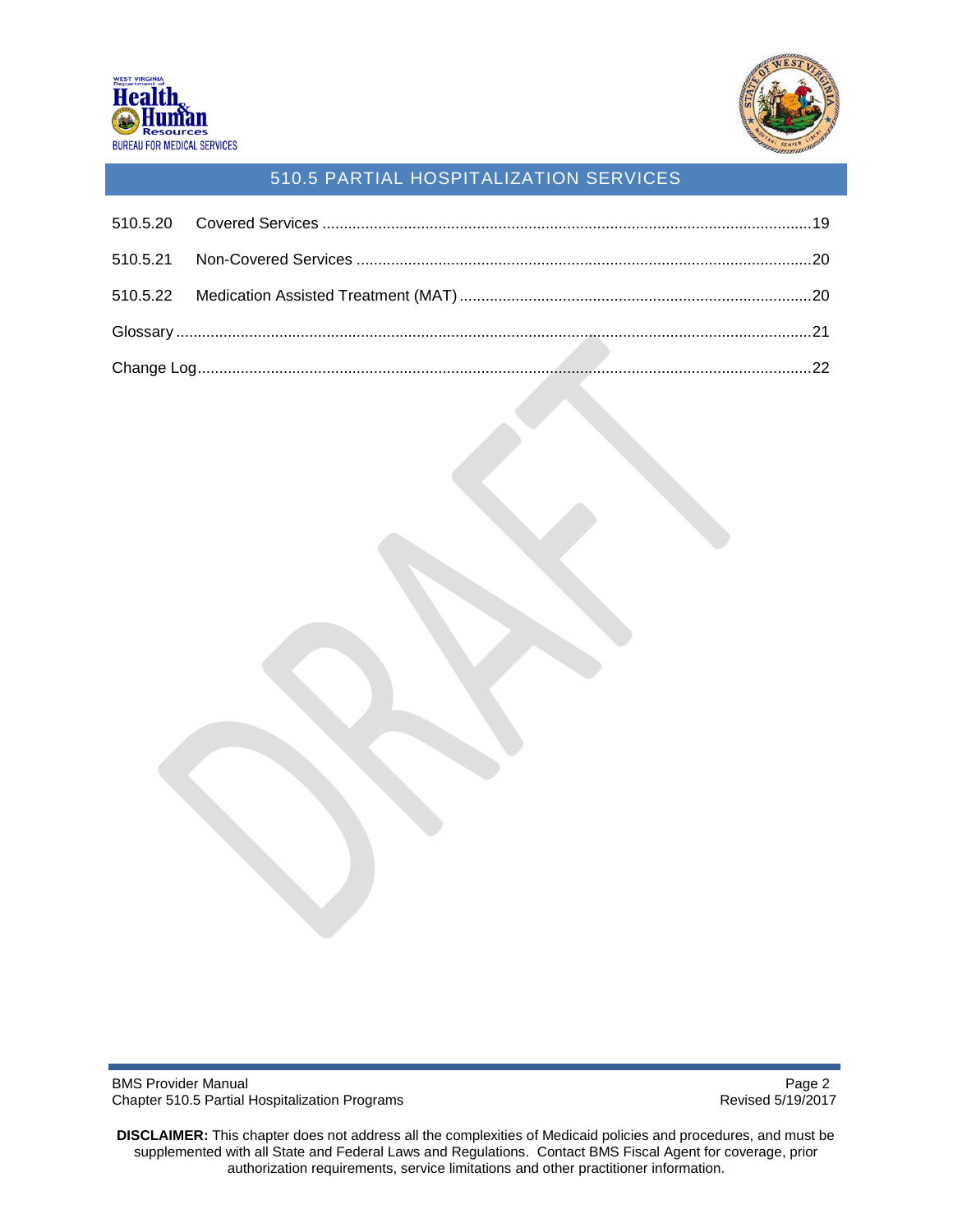



### <span id="page-2-0"></span>*BACKGROUND*

Partial Hospitalization Programs (PHP) provide a medically directed outpatient treatment program that offers intensive, coordinated, and structured services to medicaid members within a stable therapeutic milieu. Programs are designed to serve individuals with significant impairment resulting from a psychiatric, emotional, behavioral, and/or addiction/co-occurring disorders. The PHP is designed to provide member with direct access to direct psychiatric and medical services when needed and to provide daily monitoring of their mental illness, substance use disorder or a co-occurring disorder. The PHP primary purpose is for rehabilitation and not an adjunctive, maintanence service.The member continues to reside at home or in a supportive living environment, but commutes to a treatment center up to five days a week. Partial Hospitalization is designed to provide intensive treatment services for members who can be voluntarily diverted from inpatient psychiatric hospitalization or require intensive treatment after discharge from an acute inpatient psychiatric hospitalization stay. The treatment program must be under the general direction of a physician or psychiatrist employed by or contracted with the Partial Hospitalization Program. Adolescents and children will have access to educational services if the program is designed to occur during school hours. The psychiatrist or physician must direct the program and is responsible for ascertaining that the pharmacology and other medical, psychiatric and social needs of West Virginia Medicaid members are met. The PHP corresponds to the American Society of Addiction Medicine (ASAM) level of 2.5, and is a clinically more intensive and clinically oriented than intensive outpatient services or residential services. A PHP developed for the primary purpose of treating members with a substance use disorder will be responsible for providing a delivery system of addiction based treatments, monitoring and management of member with an appropriate diagnosis who is either being step-down from an inpatient, residential or withdrawal management services or who is being diverted from admission to a higher level of care. The PHP for substance abuse must encompass evidence-based practices for treating addiction disorders through therapy, health educational services, social and family intervention and proactive case management.

# <span id="page-2-1"></span>*POLICY*

# <span id="page-2-2"></span>510.5.1 PROGRAM COVERAGE AND LIMITATIONS

Partial Hospitalization is a general term embracing day, evening, night and weekend treatment programs which provide an integrated, comprehensive, and complementary schedule of recognized treatment approaches. While specific program variables may differ, all Partial Hospitalization Programs pursue the goal of stabilization with the intention of diverting inpatient hospitalization or reducing the length of a hospital stay. They are also intended to have a positive clinical impact on the identified member's support system.

# <span id="page-2-3"></span>510.5.2 PROVIDER ENROLLMENT

Partial Hospitalization Programs can be operated by general acute care or critical access hospitals affiliated with a General Acute Care Hospital with a Medicare certified distinct part substance abuse and/or psychiatric unit, which are accredited by a nationally recognized accrediting organization. (Joint Commission, Healthcare Facilities Accreditation Program (American Osteopathic Association), De Norske Veritas (DNV)). Furthermore, a PHP can be operated through a Licensed Behavioral Health Center

BMS Provider Manual **Page 3** and the state of the state of the state of the state of the state of the state of the state of the state of the state of the state of the state of the state of the state of the state of the sta Chapter 510.5 Partial Hospitalization Programs **Revised 5/19/2017** Revised 5/19/2017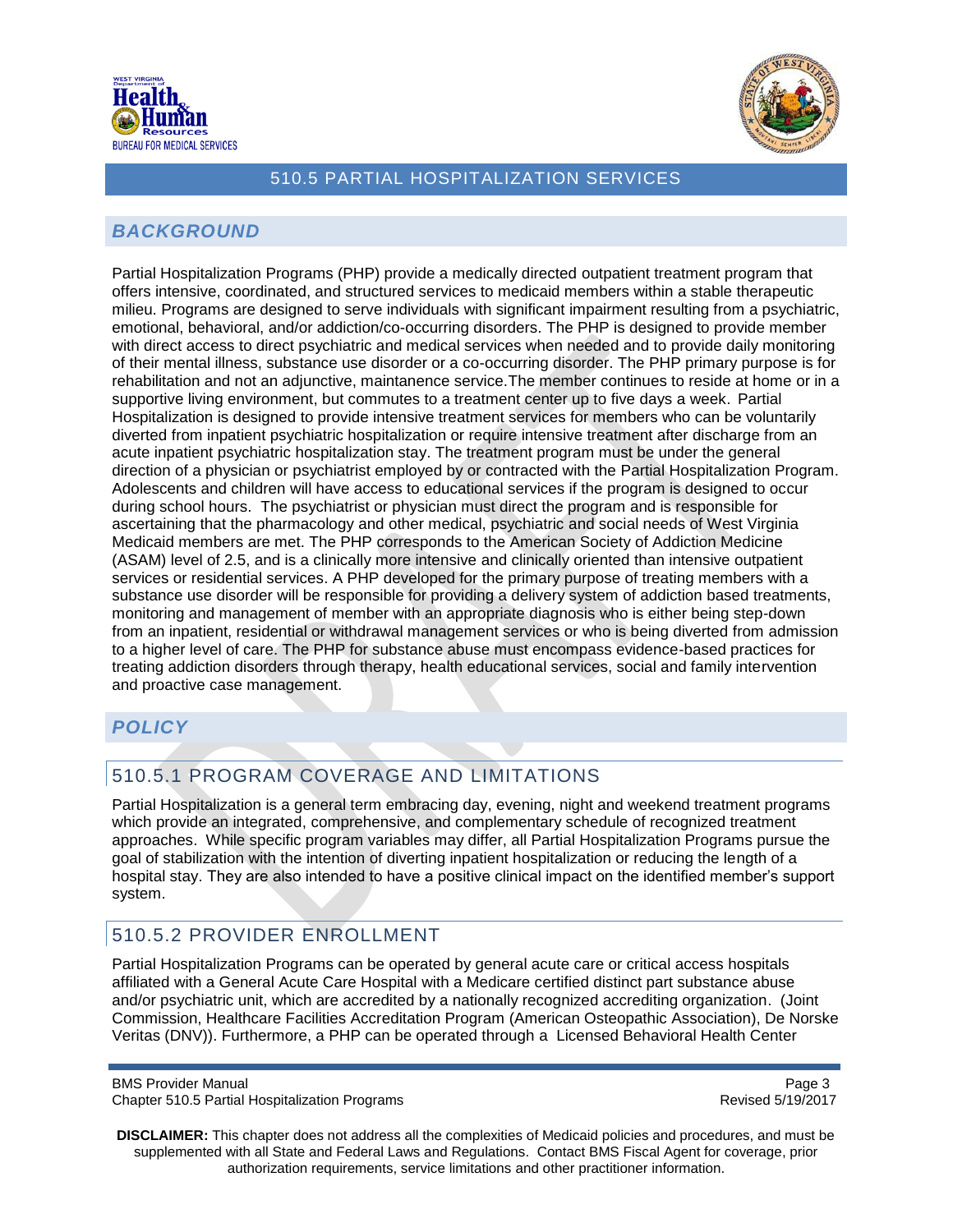



(LBHC) or through a university operated medical program as long as the Physician or Psychaitrist, overseeing the PHP, has admitting privledges at a hospital with a psychiatric unit and there is a clear memorandium of understanding detailing the responsibility of the Physician or Psychaitrist and the admitting hospital facility. This will insure the member has appropriate access medical, laboratory and toxicology services and that psychairic and other medical consultation is available within 8 hours by phone and 48 hours in person.

In order to participate in the West Virginia Title XIX Medicaid program for reimbursement of covered services provided to West Virginia Medicaid members, providers of Partial Hospitalization Programs must be approved through the Bureau for Medical Services' fiscal agent contract enrollment process **prior** to billing for any service.

Documentation regarding the program description, including, but not limited to, the targeted population to be served, a proposed daily schedule and staff names with their credentials (including per diem staff) must be included with the application. (See **Appendix 510.5 A** for Application Form). A description of direct service activities and time allocated providing billable services must also be provided. Any changes in the program content, target population or anything that was not previously reviewed and approved with the original application must be submitted to the fiscal agent at least 30 days prior to planned implementation for review, approval/denial **prior** to implementation. Changes in staff director, psychiatrist(s), psychologists, nursing director, or social worker must be reported within one week to BMS, Attention: Office Director, for Facility Based and Residential Care. Changes may be mailed to:

> *West Virginia Department of Health and Human Resources Bureau for Medical Services Attention: Facility Based and Residential Services Office Director 350 Capitol Street, Room 251 Charleston, West Virginia 25301*

West Virginia does not enroll out-of-state Partial Hospitalization Programs.

# 510.5.3 ENROLLMENT REQUIREMENT: STAFF QUALIFICATIONS

The multi-disciplinary team is central to the philosophy of staffing within a PHP setting. Staff characteristics will vary with the specific nature of the program. The program must be directed by a physician or a psychiatrist with appropriate academic credentials, administrative experience, and clinical experience in behavioral health settings as well as any specialty licenses or accreditation such as in addiction medicine, working with children and adolescents or specifically identified disorder that would be the subjects of the program's targeted population. This individual's responsibilities will include fiscal and administrative support and ongoing assessment of the program effectiveness on a quarterly basis. A properly trained and certified Physician's Assistant (PA) or a certified Advance Practice Registered Nurse (APRN) can oversee the day-to-day operation of the program if the psychiatrist or physician is available for the treatment team meetings and face-to-face assessments with the member.

An APRN must have a signed collaborative agreement for prescriptive authority with a psychiatrist/physician. The collaborative agreement must document the professional relationship between the APRN and the psychiatrist/physician. Regulations set forth in **WV Code, Chapter 30 Legislative Rules – Board of Examiners for Registered Professional Nurses** must be followed. Physician's

BMS Provider Manual **Page 4** and the state of the state of the state of the state of the state of the state of the state of the state of the state of the state of the state of the state of the state of the state of the sta Chapter 510.5 Partial Hospitalization Programs **Revised 5/19/2017** Revised 5/19/2017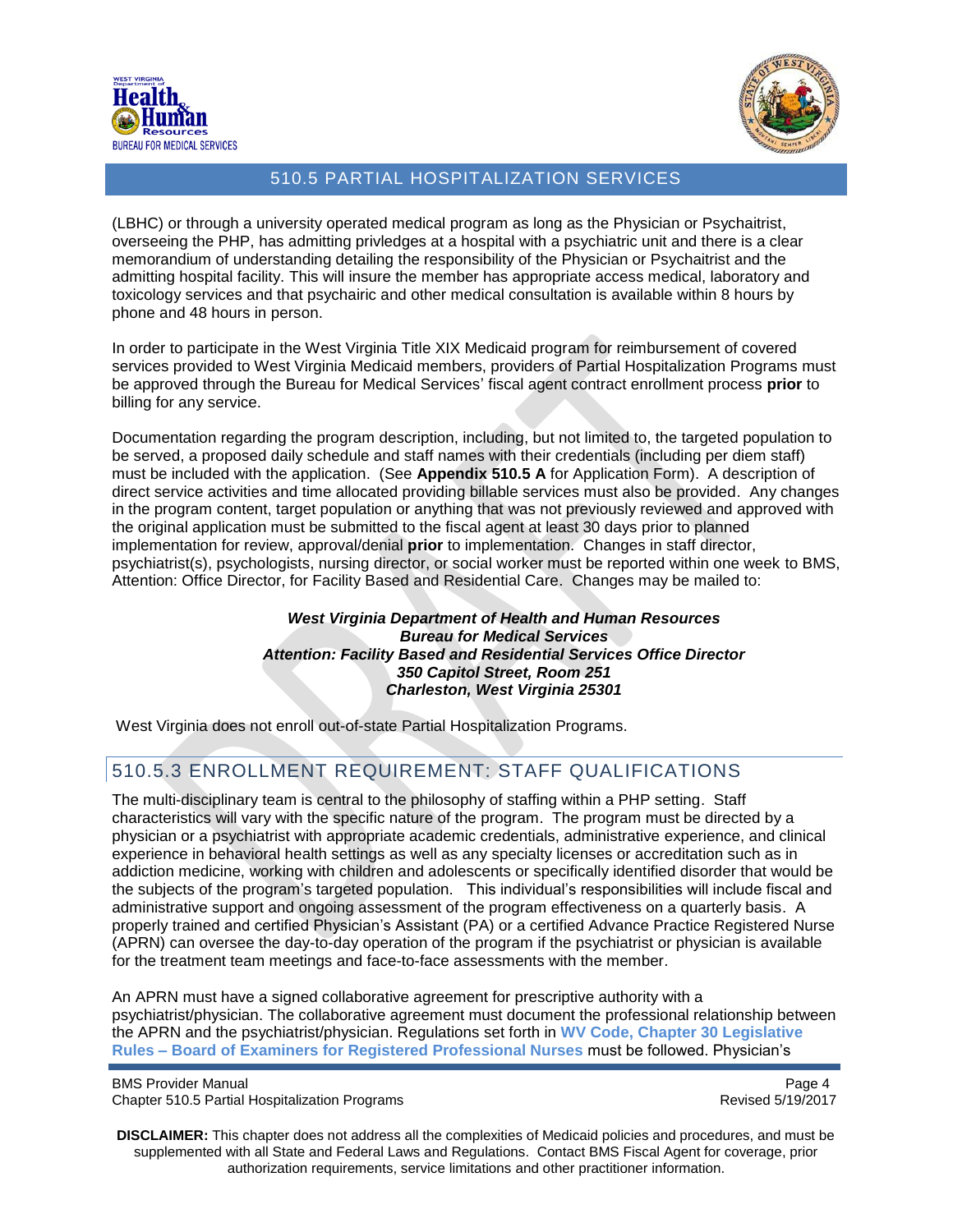



Assistants and/or APRNs will be referred to as physician extenders throughout the manual. The psychiatrist or physician would still be required to oversee the treatment team meeting and document findings related to treatment of the member in the member record.

A multidisciplinary treatment team is comprised, at a minimum, of the following:

- Board certified/board eligible psychiatrist or physician. For children under age 14, the psychiatrist must be a board certified/board eligible child psychiatrist, or a pediatric certified physician. For SUD based program, the psychiatrist or physician needs to be certified in addiction medicine or have the capacity to consult with an addiction psychiatrist or physician. A memoriandum of understanding must accompany the application detailing the responsibility and capacity of the consulting addiction psychiatrist or physician.
- Registered Nurse (BA level or certified psychiatric nurse or for SUD certified as an addiction specialist),
- Licensed Clinical Social Worker (LCSW), Licensed Professional Counselor (LPC), (Licensed Independent Clinical Social Worker (LICSW), or Licensed Psychologist/Supervised Psychologist. For SUD programs, these professions may have experienced with working with addiction disorders or for children and adolescent programs, experience working in child mental health services.
- WV Licensed Education specialist in the case of a child/adolescent program.

• Team members are required to have backgrounds from various academic fields, including: medicine, psychology, social work, nursing, education, chemical dependency/addiction specialists, and recreational therapy. Staff providing service must have the necessary skills, qualifications, training and supervision to provide the services specified in the individual plan of care. For co-occurring programs, staff must have education and experience in both addiction medicine and counseling as well has experience with mental health disorders. Documentation of educational qualifications/certifications must be verified prior to employment and updated as necessary. Annual verification of licensure/certification must be documented in the employee personnel file and readily available for review. Copies of documentation supporting personnel qualification/certification must be present in individual personnel files and readily available for review by all appropriate state entities upon request.

Services may be rendered to Medicaid members by a licensed psychologist or supervised psychologist under the supervision of a licensed psychologist. Documentation including required licenses, certifications, and proof of completion of training must be kept on file at the psychological practice where the services are rendered. Services provided by a "psychologist under supervision for licensure" are limited to the extent that billing for these services is restricted to four (4) individual supervised psychologists per Medicaid enrolled licensed psychologist.

# <span id="page-4-0"></span>510.5.4 STAFF TO MEMBER RATIO

The program's clinical staff to member ratio is dependent on several interrelated factors which include, but are not limited to: function of the program, acuity of illness, target population, type of programming offered, age, developmental factors, goals and objectives of the program itself, number of hours of structured treatment provided each day, average daily program attendance, and average length of stay. The minimum staff to member ratio is no more than 1:12, one full-time equivalent staff member for each

BMS Provider Manual **Page 5** and the state of the state of the state of the state of the state of the state of the state of the state of the state of the state of the state of the state of the state of the state of the sta Chapter 510.5 Partial Hospitalization Programs **Revised 5/19/2017** Revised 5/19/2017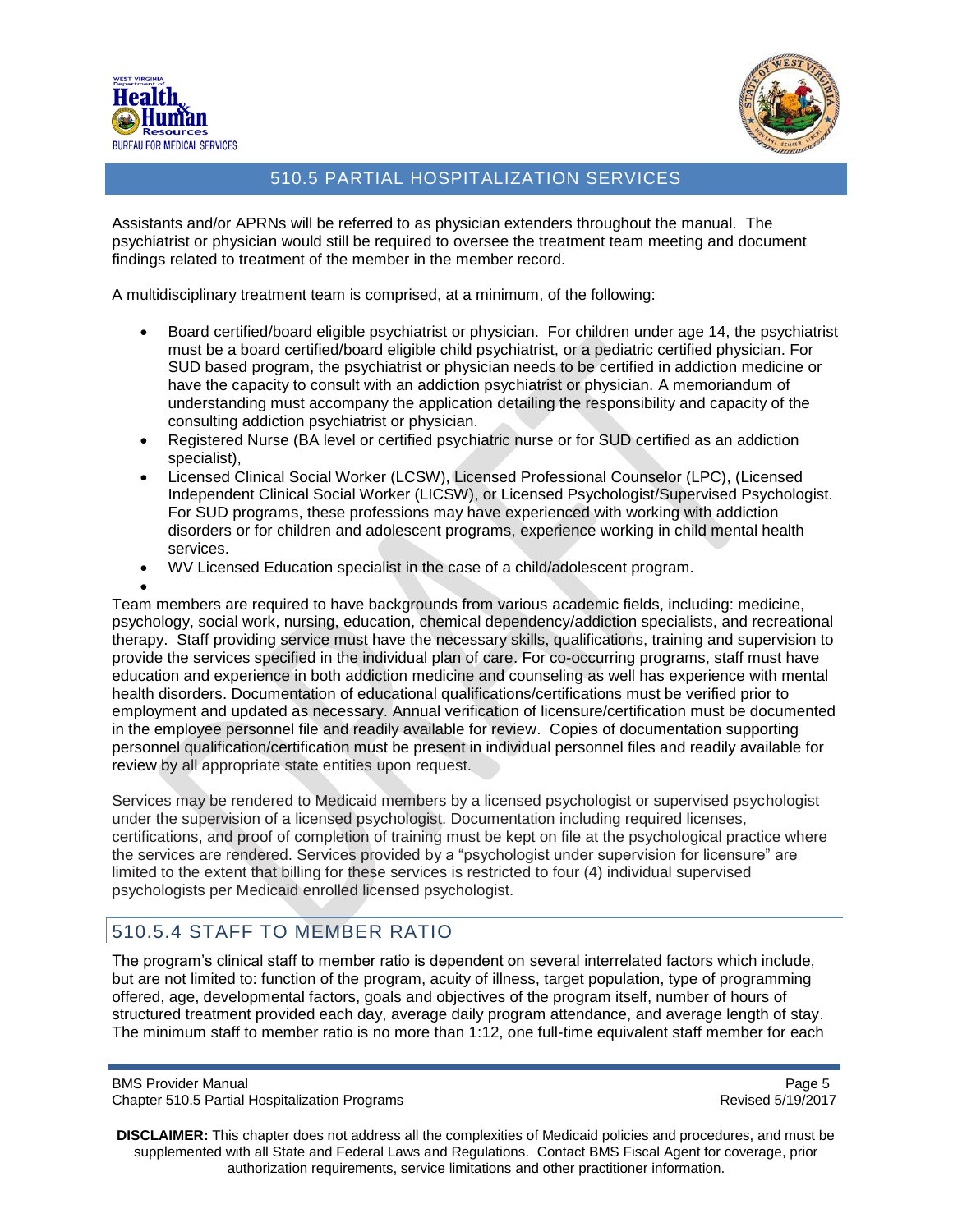



twelve adult members, and 1:6, one full-time equivalent staff member to six children/youth services members present with the ability to increase staff to client ratio based on the acuity of the members.

### <span id="page-5-0"></span>510.5.5 FINGERPRINT-BASED BACKGROUND CHECK REQUIREMENTS, RESTRICTIONS, AND MEDICAID EXCLUSION LIST

A thorough Fingerprint-Based Background Check and review of a Federal Registry is required with results of an on-line preliminary check available for review **PRIOR** to employment of any individual (including volunteers) who will be working in a facility providing treatment or care for **all** West Virginia Medicaid members the on-line preliminary results may be used for a period of three months (90 days) while awaiting the results of fingerprinting. During that time period the individual may **not** work unsupervised. Results of the Fingerprint-Based Background check must be documented in the personnel file **within three months (90 days)** of hiring the employee. (Refer to requirements listed below regarding exclusions/sex offender registries lists which must be completed with a negative result prior to hiring or allowing to volunteer.) An applicant must complete a DHHR Statement of Criminal Record every two years after the initial submission to the respective agency or department. A subsequent Fingerprint-Based Background Check must be completed at least every five years, but may be submitted at any point if there is an indication that the Fingerprint-Based Background Check information may have changed.

#### **The applicant shall not be approved, employed, utilized, nor considered for employment if ever convicted of:**

- Abduction:
- Any violent felony crime including but not limited to rape, sexual assault, homicide, malicious wounding, unlawful wounding, felonious domestic assault or battery;
- Child/adult abuse or neglect;
- Crimes which involve the exploitation of a child or an incapacitated adult;
- Misdemeanor domestic battery or domestic assault;
- Felony arson;
- Felony or misdemeanor crime against a child or incapacitated adult which causes harm;
- Felony drug related offenses within the last 10 years;
- Felony Driving Under the Influence (DUI) within the last 10 years;
- Hate crimes;
- Kidnapping;
- Murder/homicide;
- Neglect or abuse by a caregiver;
- Pornography crimes involving children or incapacitated adults including but not limited to, use of minors in filming sexually explicit conduct, distribution and exhibition of material depicting minors in sexually explicit conduct or sending, distributing, exhibiting, possessing, displaying or transporting material by a parent, guardian or custodian, depicting a child engaged in sexually explicit conduct;
- Purchase or sale of a child;
- Sexual offenses including but not limited to incest, sexual abuse, or indecent exposure; and
- Health care fraud.

The applicant shall not be approved or employed if on parole or probation for a felony conviction.

BMS Provider Manual **Page 6** and the state of the state of the state of the state of the state of the state of the state of the state of the state of the state of the state of the state of the state of the state of the sta

Chapter 510.5 Partial Hospitalization Programs **Revised 5/19/2017** Revised 5/19/2017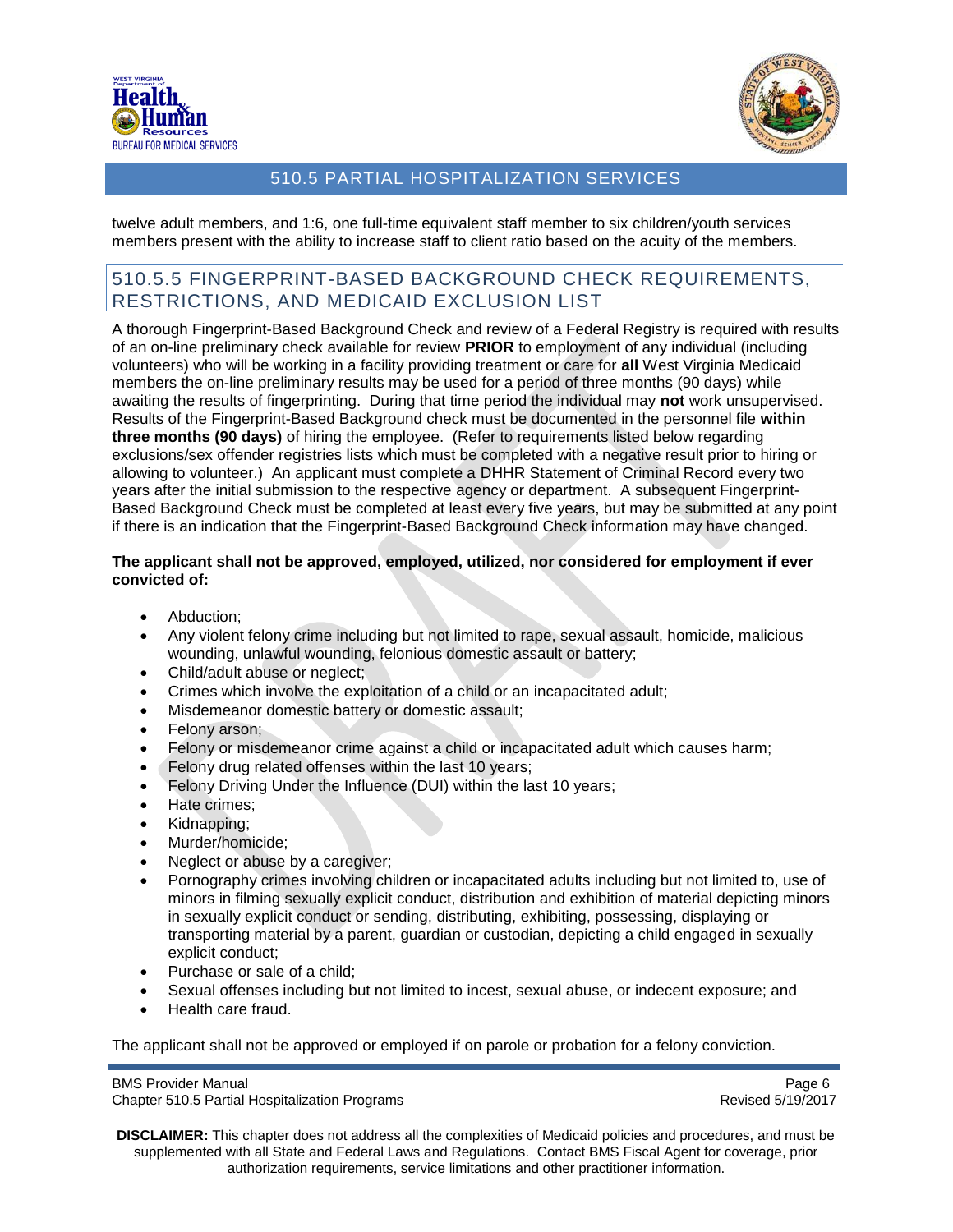



It is the responsibility of the employer to check the list of excluded individuals/entities (LEIE) monthly at:

- (LEIE) at: [http://exclusions.oig.hhs.gov/;](http://exclusions.oig.hhs.gov/)
- (Formerly EPLS) [https://www.sam.gov/;](https://www.sam.gov/)

The following web addresses are provided to assist the governing body or designee to check applicants against the sex offender registries for West Virginia and the National sex offender registry upon hiring. Results of this check must be present in the employee/volunteer personnel file and available for review upon request:

- West Virginia's state police offender registry is at [http://www.wvsp.gov](http://www.wvsp.gov/)
- National sex offender registry is at<http://www.nsopw.gov/>

# 510.5.6 TRAINING AND TECHNICAL ASSISTANCE

The Contracted Agent develops and conducts training for Partial Hospitalization Programs providers and other interested parties as approved by BMS as necessary to improve systemic and provider-specific quality of care and regulatory compliance. Training is available through both face-to-face and web-based venues.

### 510.5.7 OTHER ADMINISTRATIVE REQUIREMENTS

- The provider must assure implementation of BMS' policies and procedures pertaining to service planning, documentation, and case record review. Uniform guidelines for case record organization should be used by staff, so similar information will be found in the same place from case record to case record and can be quickly and easily accessed. Copies of completed release of information forms and consent forms must be filed in the case record.
- Records must contain completed member identifying information. The member's individual plan of service must contain service goals and objectives which are derived from a comprehensive member assessment using the ASA and must stipulate the planned service activities and how they will assist in goal attainment. Discharge reports must be filed upon case closure.
- Records must be legible.
- Prior to the retrospective review all records requested must be presented to the reviewers completing the retrospective review.
- If requested, the providers must provide copies of Medicaid Members records within one business day of the request.
- Providers must facilitate the records access that is requested as well as equipment that may need to be utilized to complete the Comprehensive Retrospective Review Process.
- A point of contact must be provided by the provider throughout the Comprehensive Retrospective Review Process.
- In addition to the documentation requirements described in this chapter, Partial Hospitalization Program providers must comply with the documentation and maintenance of records requirements described in *[Chapter 100, General Administration and Information,](http://www.dhhr.wv.gov/bms/Pages/ProviderManuals.aspx)* and *[Chapter](http://www.dhhr.wv.gov/bms/Pages/ProviderManuals.aspx)  [300, Provider Participation Requirements](http://www.dhhr.wv.gov/bms/Pages/ProviderManuals.aspx)* of the Provider Manual.

BMS Provider Manual **Page 7** and the extent of the extent of the extent of the extent of the extent of the extent of the extent of the extent of the extent of the extent of the extent of the extent of the extent of the ext Chapter 510.5 Partial Hospitalization Programs **Revised 5/19/2017** Revised 5/19/2017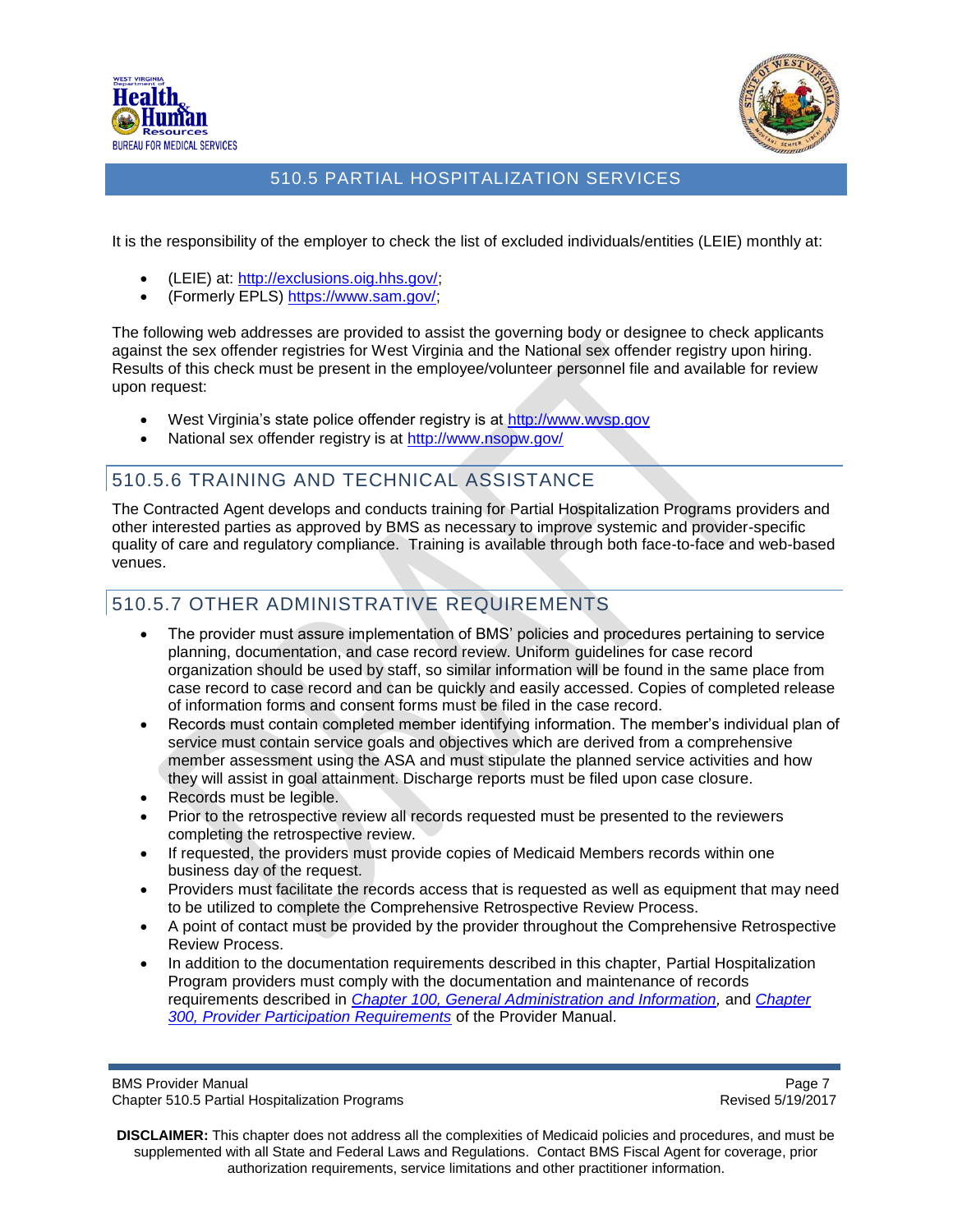



- Documentation of the services provided in this manual must demonstrate only one staff person's time is billed for any specific activity provided to the member.
- Reimbursement is not available for a telephone conversation, electronic mail message (e-mail), or facsimile transmission (fax) between a Provider and a member.
- Telehealth services delivered in the Partial Hospitalization Programs must align with the Telehealth policy in *[Chapter 503, Behavioral Health Rehabilitation Services](http://www.dhhr.wv.gov/bms/Pages/ProviderManuals.aspx)* unless otherwise described. Medicaid will reimburse according to the fee schedule for services provided.

# <span id="page-7-0"></span>510.5.8 QUALITY ASSURANCE

Partial Hospitalization Programs must have a written plan of quality assurance and outcomes management which encompasses guidelines set forth by accrediting bodies, such as The Joint Commission, and regulatory agencies of local, state, and federal government. These activities are ongoing processes of the administration and staff of the program. They must address the program's mission as well as the needs of members and significant others. The results of quality assurance and outcomes management must be documented and incorporated into administrative, programmatic, and clinical decision making. Reviews of services must be conducted and documentation of the outcome of the review must be completed at least monthly.

Outcomes management processes must examine the impact of the program on the clinical status of the members served. Ongoing outcome studies must address:

- Level of functioning
- Severity of symptoms
- Satisfaction with services
- Drop-out rate
- Discharge disposition
- Post discharge plan includes follow up appointments prior to discharge to link to community providers
- Readmission rates
- Indices of cost-effectiveness
- Substance Abuse Screening

For members being serviced with a substance use/addiction program or a co-occurring program, additional measure should be addressed:

- Risk of Relapse
- Sustained reductions in drug or alcohol use
- Improvement in overall health status
- Evidence of sustained abstinence
- Improvement in personal and public safety
- Ease and prompt transition to a different level of care
- Improvement and/or consistency in follow-up visits

Other quality assurance measurements must include, but are not limited to clinical peer review, negative incident reporting, and goal attainment of programmatic clinical and administrative quality indicators. It may also incorporate length of stay data and discharge practices (including transfer to a lower or higher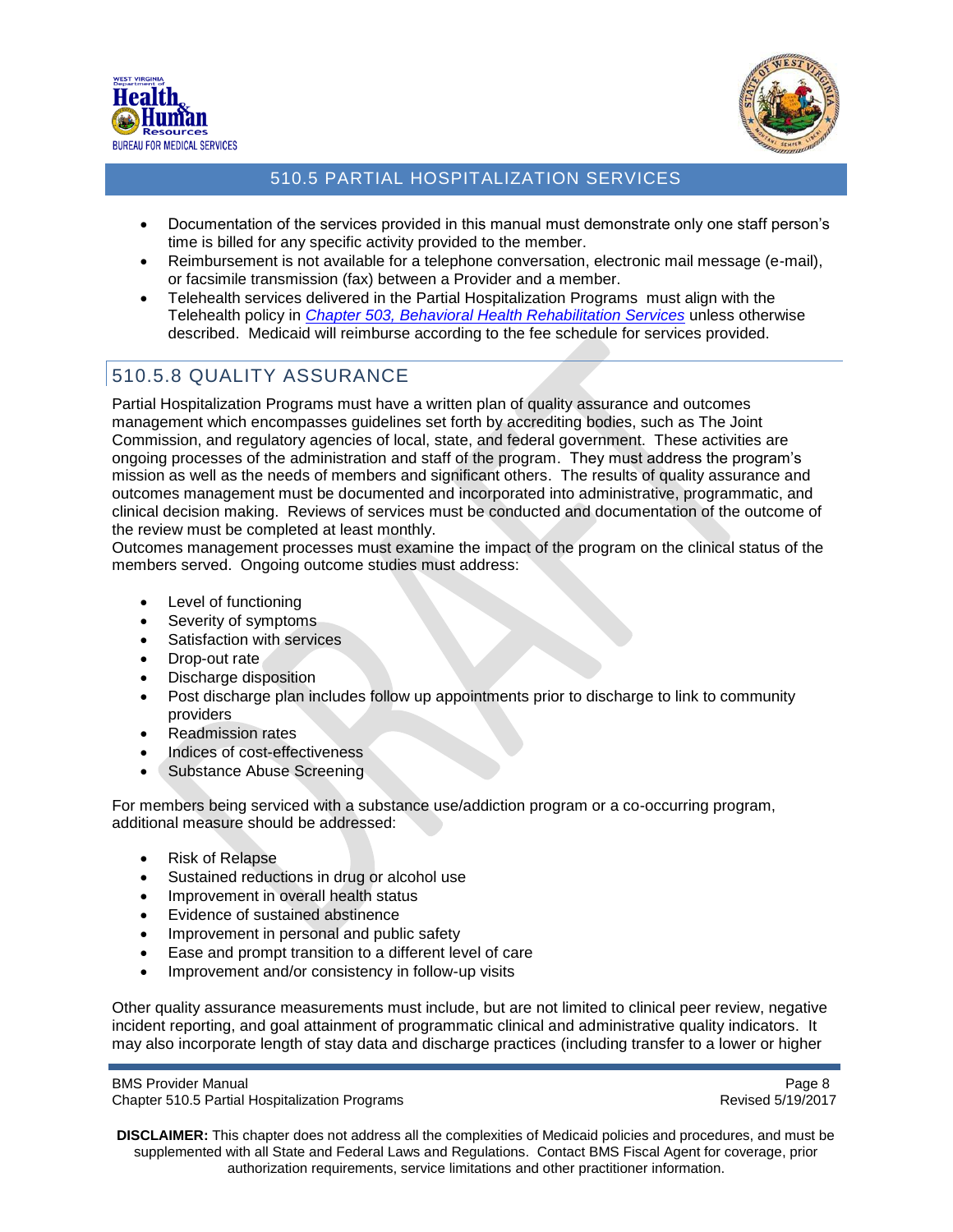



level of care), concurrent and retrospective studies examining the distribution of services, as well as the necessity for treatment using agreed upon criteria as an internal program evaluation. All Quality Assurance measures will be monitored and reviewed by the UMC for compliance with documentation requirements for monthly reviews and analysis of outcomes and how this is incorporated into the program to improve program effectiveness and outcomes for individual members.

### <span id="page-8-0"></span>510.5.9 TARGET POPULATION

Partial Hospitalization Programs possess an inherent capacity to effectively treat a broad range of clinical behavioral health conditions. Programs may serve one or more of the following populations:

- 1. Individuals at risk for inpatient hospitalization. Without the ongoing, intensive services of this program, the member would require inpatient hospitalization; or
- 2. Individuals experiencing severe acute psychiatric symptoms or de-compensating clinical conditions that severely impair their capacity to function adequately on a day-to-day basis. The member's characteristic level of functioning is judged to have significantly declined as evidenced by the nature and degree of the presenting symptoms and impairments compared to baseline symptoms and impairments. Such acute states frequently follow a serious crisis situational stressor. A less intensive level of care is judged to be insufficient to provide the medically necessary treatment the individual requires, and there is a reasonable expectation that the member is likely to make timely and practical improvement; or
- 3. Individuals experiencing psychiatric symptoms or clinical conditions that severely and persistently impair their capacity to function adequately on a day-to-day basis, despite efforts to achieve clinical stability, symptoms reduction, and improved functioning in a less intensive level of care. Treatment in a less intensive level of care has been ineffective, a more intensive level of care is medically necessary to reduce severe symptoms and impairments, and the member is determined by a physician to have the capacity to make timely and practical improvement.
- 4. Individuals at risk for a higher level of care or hospitalization or as a step down from a recent hospitalization or residential program due to a substance use disorder or a co-occurring disorder defined by the current Diagnostic and Statistical Manual of Mental Disorders (*DSM) or International Classification of Diseases (ICD*). Individual with an addiction disorder or cooccurring diagnosis, have mild to moderate decompensation with psychiatric symptoms, impending risk of relapse, and/or insufficient coping skills to maintain safety without the assistance of the structured PHP. The member has adequate community, social and/or family support to reside and remain behaviorally stable but without the PHP has high risk regression. Supportive living environment can be used in conjunction with a PHP if the member can remain relatively stable in the living environment, but continually needs the intensive treatment offered by a PHP

# <span id="page-8-1"></span>510.5.10 ADMISSION CRITERIA

All Partial Hospitalization Programs require initial medical necessity prior authorization review and continued stay authorization review through the Bureau for Medical Services' UMC. Prior authorizations are required for all adults and children under the age of 21 being admitted to a psychiatric and/or substance abuse Partial Hospitalization Program.

BMS Provider Manual **Page 9** and 2008 **Page 9** and 2008 **Page 9** and 2008 **Page 9** and 2008 **Page 9** and 2008 **Page 9** Chapter 510.5 Partial Hospitalization Programs **Revised 5/19/2017** Revised 5/19/2017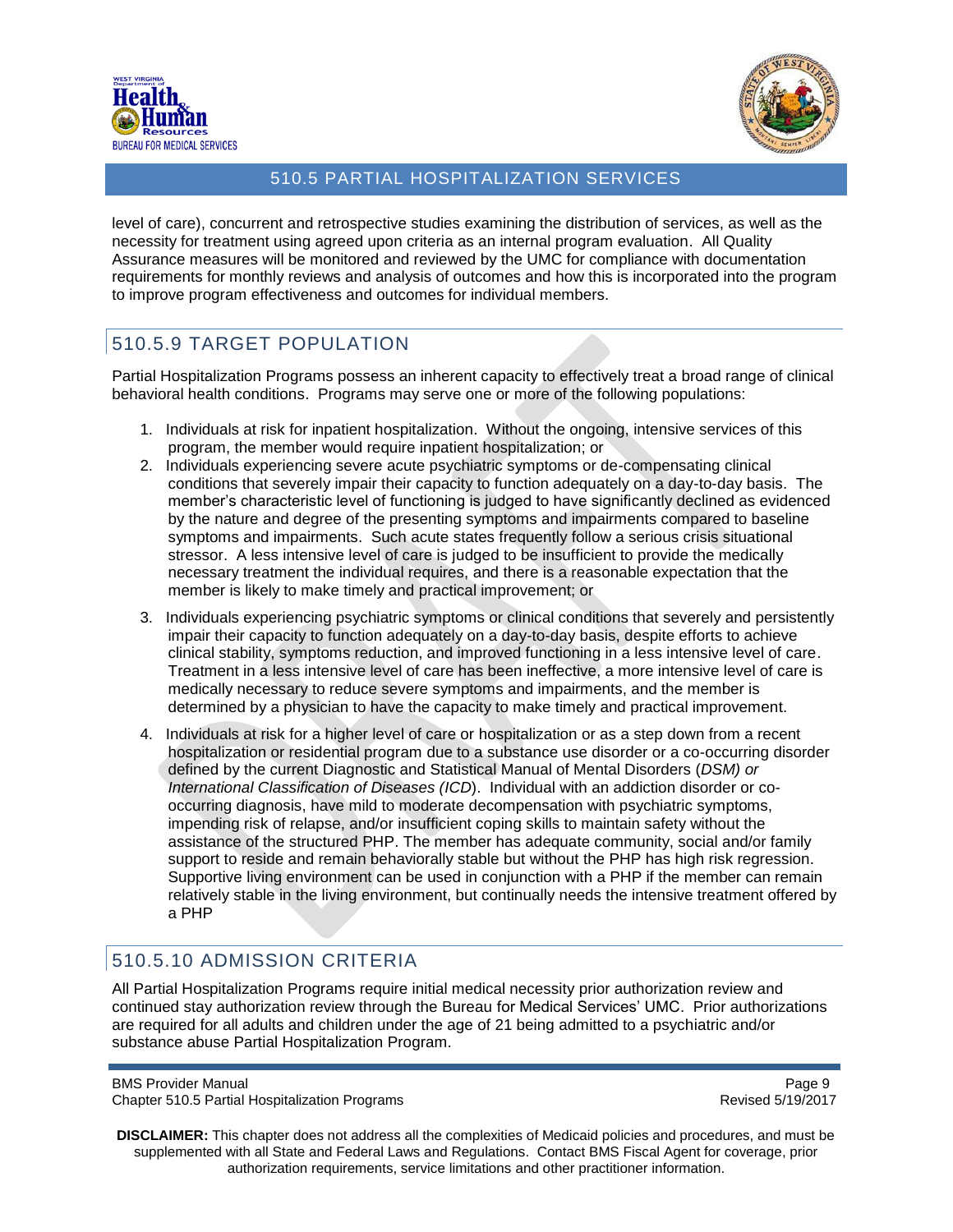



The Bureau for Medical Services uses the UMC to certify member medical necessity for admission and continued stays through the prior authorization process in all Partial Hospitalization Programs. The Bureau for Medical Services is not financially responsible for reimbursement for services provided to a member who is not prior authorized for admission or for continued stays treatment in the program by this UMC.

Members admitted to the PHP must be under the care of a psychiatrist or physician who certifies the need for admission to the PHP. The West Virginia Medicaid member must require comprehensive, structured, multimodal treatment requiring medical supervision and coordination, provided under an individualized service plan, because of a substance use disorder, mental disorder, or co-occurring disorder which severely interferes with multiple areas of daily life, including social, vocational, and/or educational functioning.

All the following major criteria must be met for a member to be eligible for admission to a PHP:

- 1. Recent acute psychiatric symptoms including danger to self or others with current stability established although in jeopardy due to **1 or more** of the following:
	- o Insufficient behavioral care provider availability,
	- o Inadequate member support system,
	- o Member characteristics such as high impulsivity or unreliability,
	- $\circ$  High risk of relapse with imminent dangerous emotional behavior or cognitive consequences
	- o Unable to receive effective treatment or maintain sobriety from a lower level of care or utilized as a step-down program from a higher level of care.
- 2. Psychiatric symptoms have resulted in impairment of psychosocial functioning and/or developmental progression from the individual's baseline due to a current DSM psychiatric disorder in one or more of the following:
	- o education
	- o vocation
	- $\frac{1}{2}$  family
	- o social/peer relations
	- o self-care deficits
	- o personal safety
- 3. Risk status is appropriate for a partial hospital program as indicated by **ALL** the following:
	- o Member is willing to participate in treatment voluntarily.
	- o Clinical condition does not require 24-hour care.
	- $\circ$  No current attempt at self-harm or harm to others or has had sufficient relief from previous ideations or attempts.
	- o Sufficient support network available for monitoring of member's condition.
	- $\circ$  Member is agreeable to contacting provider or support system if symptoms increase.
	- o No active signs of psychosis or breaks or psychosis is managed with medication
	- $\circ$  No significant signs or symptoms of withdrawal or intoxication through the program (if suspected, may be monitored with drug screens)
	- $\circ$  Any physical health problems are minimal and do not interfere with treatment.

BMS Provider Manual **Page 10** and the extent of the extent of the extent of the extent of the extent of the extent of the extent of the extent of the extent of the extent of the extent of the extent of the extent of the ex Chapter 510.5 Partial Hospitalization Programs **Revised 5/19/2017** Revised 5/19/2017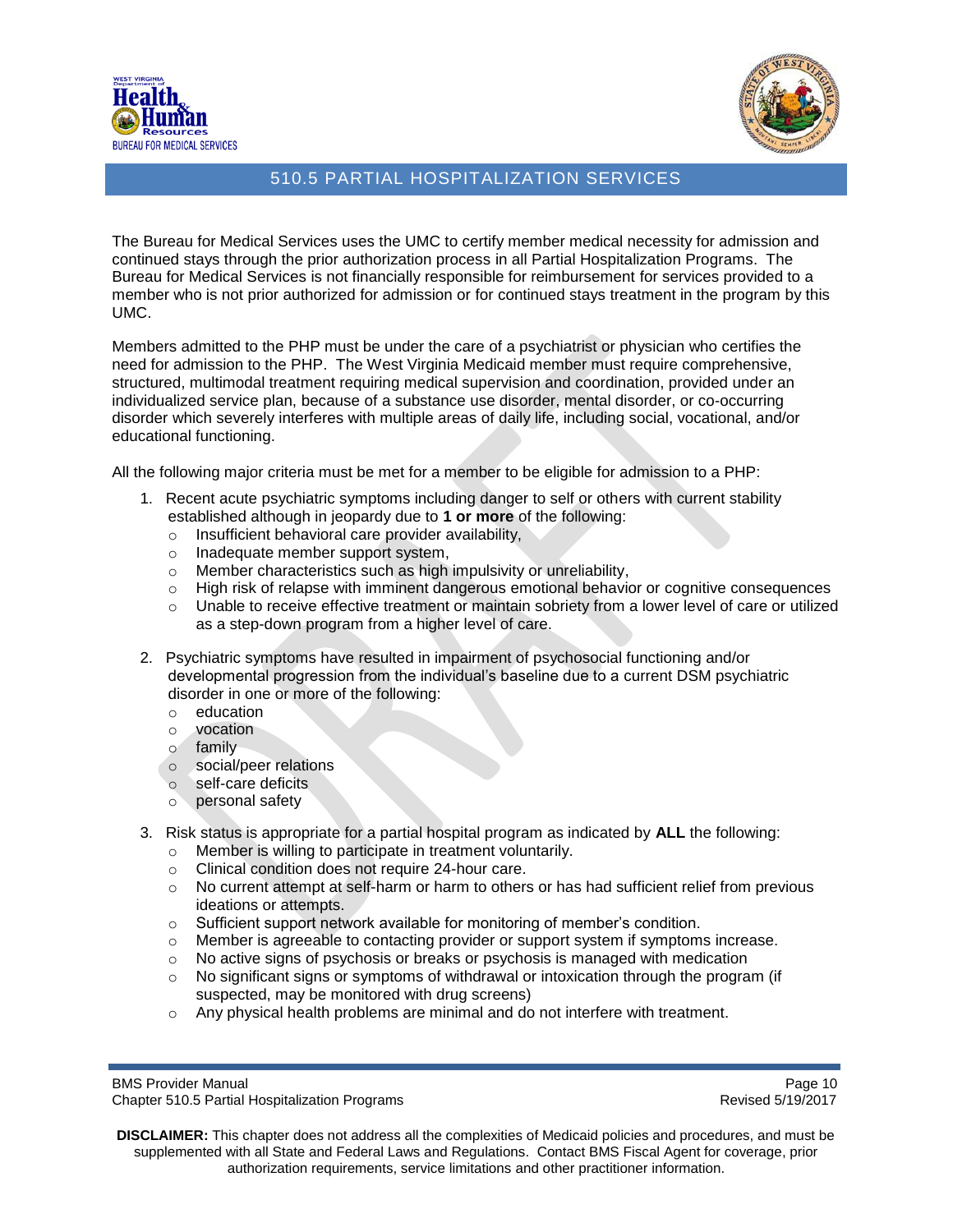



4. The individual has failed to make sufficient clinical gains within a community setting, through intensive outpatient services or has not attempted such outpatient treatment and the severity of presenting symptoms is such that prognosis of intensive outpatient treatment success is poor. Or the individual has progressed in treatment though a higher level of care and documentation indicates symptoms severe enough to warrant a PHP.

# 510.5.11 MEDICAL NECESSITY

All Partial Hospitalization Program Services covered in this chapter are subject to a determination of medical necessity defined as follows in the managed care position paper published in 1999 by the State of WV:

Services and Supplies that are:

- 1. appropriate and necessary for the symptoms, diagnosis or treatment of an illness;
- 2. provided for the diagnosis or direct care of an illness;
- 3. within the standards of good practice;
- 4. not primarily for the convenience of the plan member or provider; and
- 5. the most appropriate level of care that can be safely provided.

Medical Necessity must be demonstrated throughout the provision of services. For these types of services, the following five factors will be included as part of this determination.

- Diagnosis (as determined by a physician or licensed psychologist)
- Level of functioning
- Evidence of clinical stability
- Available support system
- Service is the appropriate level of care

Consideration of these factors in the service planning process must be documented and re-evaluated at regular service plan updates per utilization guidelines. The provider may perform one assessment per calendar year to update medical necessity. Diagnostic and standardized instruments may be administered at the initial evaluation and as clinically indicated. The results of these measures must be available as part of the clinical record, as part of the documentation of the need for the service, and as justification for the level of care and type of service provided.

Providers rendering services that require prior authorization must register with BMS's Utilization Management Contractor (UMC) and receive authorization before rendering such services. Prior Authorization does not guarantee payment for services rendered. See *Section 531.2.22.1, Prior Authorization Procedures* and *Section 531.2.22.2, Prior Authorization Requirements*.

# <span id="page-10-0"></span>510.5.12 ASSESSMENT

Upon admission to the Partial Hospitalization Program a certification by the psychiatrist or physician is required for the member to be admitted to the PHP. The certification must indicate the member would require inpatient psychiatric hospitalization or a higher level residential program if this program were not

BMS Provider Manual **Page 11** Number 2012 12:30 Number 2012 12:30 Number 2013 12:30 Number 2014 12:30 Number 2014 Chapter 510.5 Partial Hospitalization Programs **Revised 5/19/2017** Revised 5/19/2017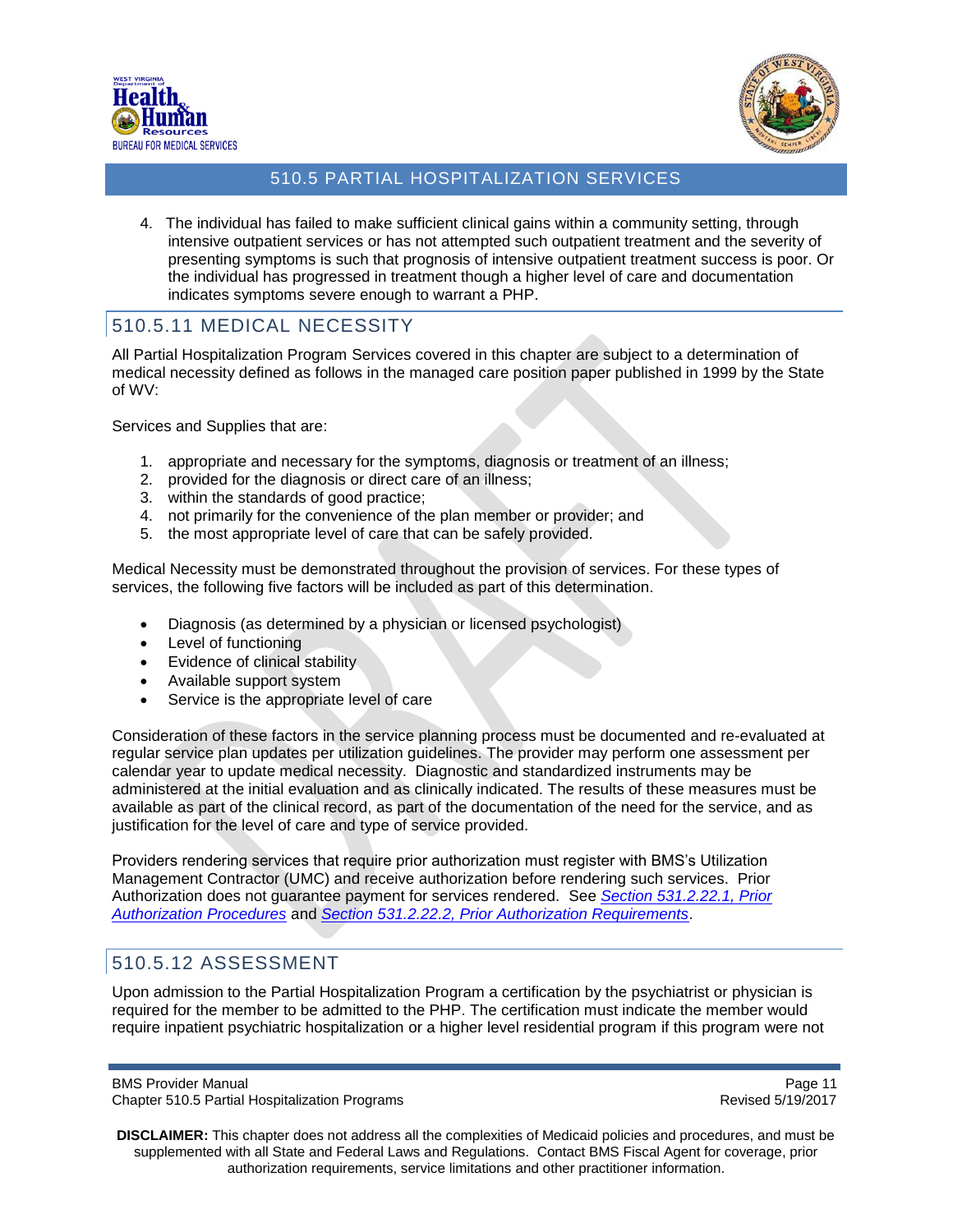



provided. The certification must include the appropriate DSM/ICD diagnosis and psychiatric need for the Partial Hospitalization Program.

At the time of admission to a Partial Hospitalization Program all members must undergo a formal comprehensive biopsychosocial assessment by the psychiatrist or physician certifying the required treatment which draws upon documented assessments made during the current episode of care and must summarize all prior psychiatric hospitalizations, residential program admissions, intensive ambulatory mental health services, medication trials, and other mental health/psychosocial interventions, including an assessment of their degree of success and/or failure. If the WV Medicaid member has just been discharged from an inpatient psychiatric admission to a partial hospitalization program, the psychiatric evaluation, medical history, and physical examination from that admission with appropriate update is acceptable.

All assessments must be documented in the medical record and must address medical, emotional, behavioral, social, self-care, leisure, vocational, level of functioning, legal, nutritional needs, and resources. The assessment should also document any abuse/neglect/trauma history, Traumatic Brain Injury (TBI) history or difficulty with pain or pain management. For program subscribing to mental health only, the Screening, Brief Intervention and Referral to Treatment (SBIRT) should be used as a screener to determine any potential substance abuse/addiction issue. Conversely, program that are primarily for substance use disorders must continually assess for co-occurring mental health symptoms. For cooccurring diagnoses, it should be documented that there is a relationship between the mental health disorder and the substance use disorder. Also, the evaluation should indicate the individual's readiness to change. A review of the member's current and past school, work or other social role and family interactions should be reported with deficits. There must be a review of the member's psychiatric and withdrawal management, chemical abuse and dependency history (if present), presenting symptoms, results of a mental status exam, and a diagnostic impression based on the current DSM or ICD. Furthermore, a member's cognitive ability must be considered with determining admission into a PHP.

The assessment must be carried out in a manner that is sensitive to cultural and ethnic factors. The initial assessment must serve to document the medical necessity of admission to the Partial Hospitalization Program and be in the medical record within two treatment days following the date of admission.

# <span id="page-11-0"></span>510.5.13 SERVICE PLANNING

Partial Hospitalization is active treatment pursuant to an individualized service plan, prescribed and signed by a psychiatrist or physician, which identifies treatment goals, describes a coordination of services, is structured to meet the particular needs of the member, and includes a multidisciplinary team with collaboration from the member. The treatment goals described in the treatment plan must directly address the presenting symptoms and are the basis for evaluating the member's response to treatment. Treatment goals must be designed to measure the member's response to active treatment. The plan must document ongoing efforts to restore the individual member to a higher level of functioning that would promote discharge from the program, or reflect continued need for the intensity of the active therapy to maintain the member's condition and functional level and to prevent relapse or hospitalization. Activities that are primarily recreational and diversionary, or provide only a level of functional support that does not treat the serious presenting psychiatric symptoms placing the member at risk, do not qualify as Partial Hospitalization Program services.

BMS Provider Manual **Page 12** and the extent of the extent of the extent of the extent of the extent of the extent of the extent of the extent of the extent of the extent of the extent of the extent of the extent of the ex Chapter 510.5 Partial Hospitalization Programs **Revised 5/19/2017** Revised 5/19/2017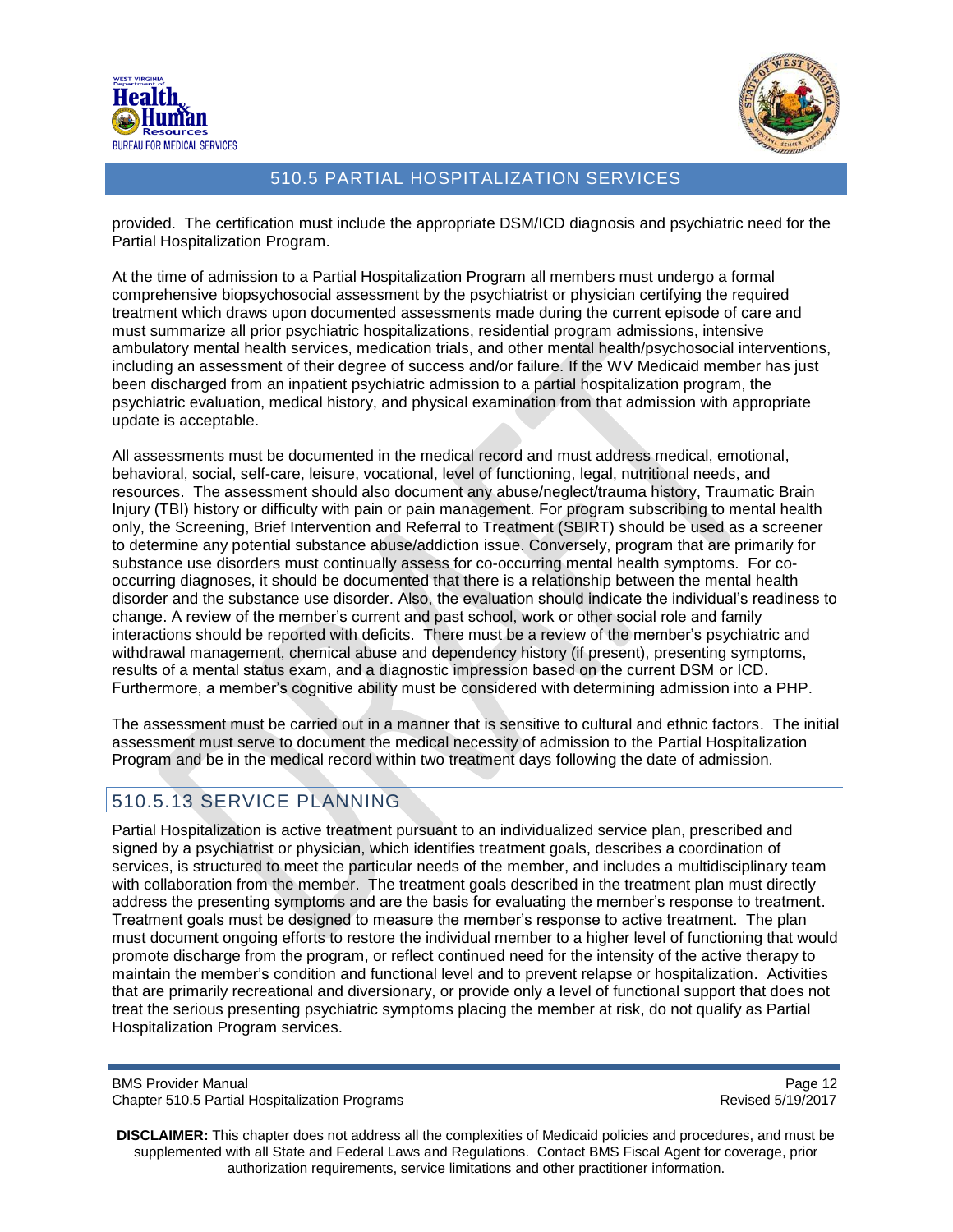



The clinical assessment must be translated into a formalized and documented service plan. An initial service plan will be completed within two treatment days following the date of admission, and will document minimally one primary treatment goal/problem, the member's treatment schedule, and preliminary treatment objectives. A more formalized, comprehensive service plan must be developed within five (5) days of admission to the program. This plan must comprehensively cover all aspects of treatment for the member while in the PHP. The service plan must be developed and reviewed by the multidisciplinary team every five (5) treatment days for the duration of the member's PHP treatment. The initial treatment plan and subsequent reviews of the plan must include a review of all the following:

- Assessments of individual, family, social and community strengths/resources;
- Short-term measurable objectives as well as long term goals;
- Specific, multidisciplinary treatment recommendations targeting specific factors that precipitated the admission;
- Developmental milestones and course for adolescents and children
- Member support system dynamics, including, if applicable recovery support and supportive living
- Member's ability to interact appropriately (including peer relationships) in work, school and social environment, based on previous difficulties and pre-morbid functioning;
- Ongoing mental status examination for mental health and co-occurring disorders.
- Substance use/abuse;
- Ongoing withdrawal monitoring should be used if members are suspected to have continuing withdrawal problems.
- Ongoing relapse risk assessment for SUD and co-occurring based programs
- Collaboration with any Medication Assisted Treatment (MAT) program (if applicable)

Overall structure of the service plan should contain the following:

- Date of development of the plan;
- Participants in the development of the plan;
- A statement or statements of the goal(s) of services in general terms;
- A listing of specific objectives that the service providers and the member hope to achieve or complete;
- The measures to be used in tracking progress toward achievement of an objective;
- The technique(s) and/or services (intervention) that are nationally recognized evidenced based practices for the treatment of SUD to be used in achieving the objective;
- Identification of the individuals responsible for implementing the services relating to the statement(s) of objectives;
- Discharge criteria;
- A date for review of the plan, times in consideration of the expected duration of the program or service;
- Start and Stop Times; and credentials of staff

Appropriate time frames must be identified with each goal and objective and each review must include the date and signature of all multidisciplinary treatment team members on the treatment plan.

**DISCLAIMER:** This chapter does not address all the complexities of Medicaid policies and procedures, and must be supplemented with all State and Federal Laws and Regulations. Contact BMS Fiscal Agent for coverage, prior authorization requirements, service limitations and other practitioner information.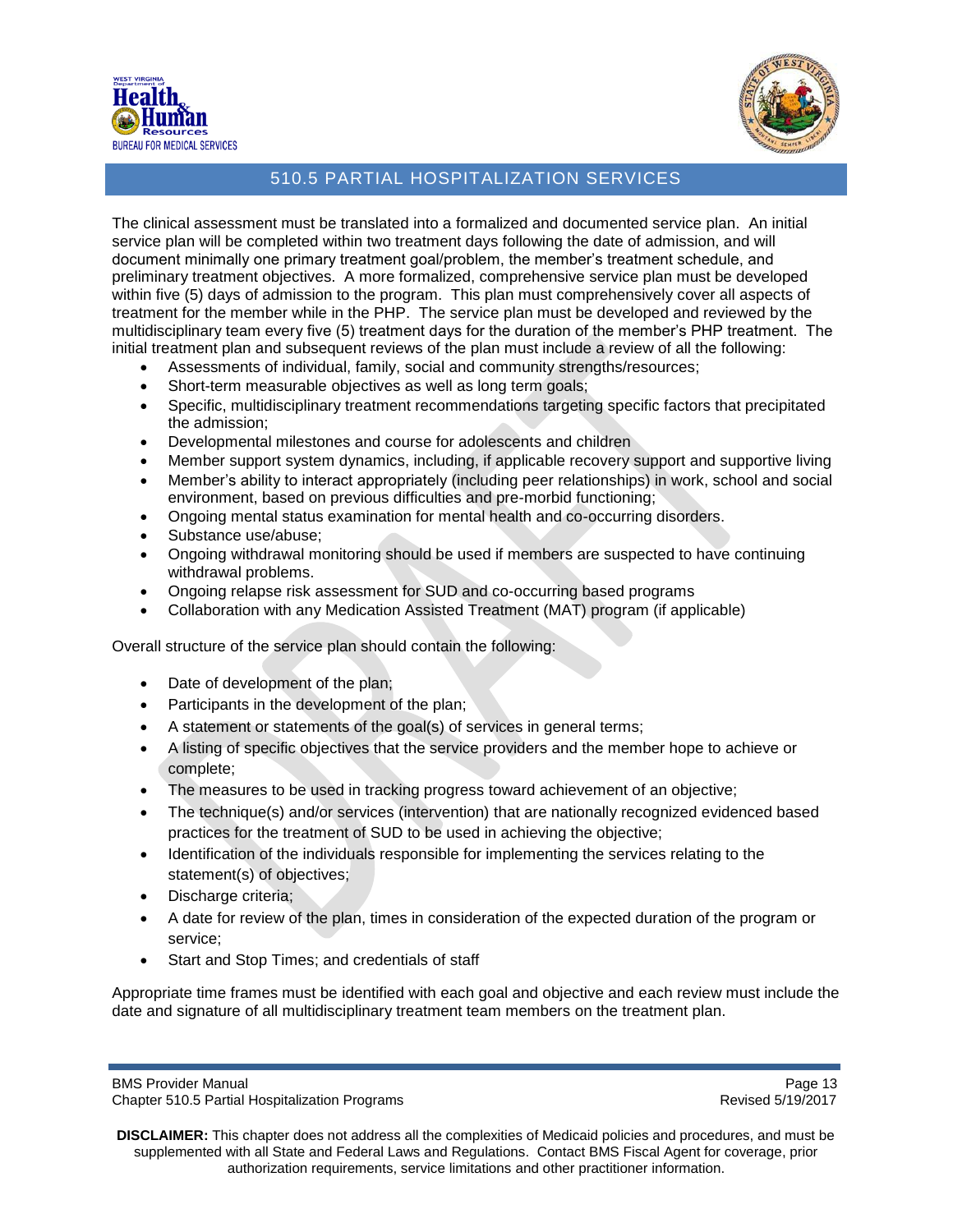



# <span id="page-13-0"></span>510.5.14 PROGRAM REQUIREMENTS

Partial Hospitalization Programs which make up a program of active treatment must be evidenced-based, vigorous, proactive (as evidenced in the individual treatment plan and progress notes) as opposed to passive and custodial. It is the need for intensive, active treatment of his/her condition to maintain a functional level and to prevent relapse or hospitalization, which qualifies the member to receive the services of the Partial Hospitalization Program. The therapies, services, and treatment provided by the Partial Hospitalization Program must take into consideration the members intellectual and developmental level in developing a structured program milieu.

At a minimum, seventy-five percent (75%) of scheduled program hours must consist of active treatment that specifically addresses the presenting problems of the population served. Examples of active treatment include, but are not limited to the following:

- Individual, group and family psychotherapy (family therapy should be extended to anyone in the member's support system)
- medication evaluation and therapy,
- specific therapy groups such as:
	- o communication skills;
		- o assertiveness training;
		- o stress management and/or relaxation training;
		- o motivational interviewing
- chemical dependency counseling and prevention;
	- o motivational enhancement and engagement strategies
	- o contingency management
	- o Transtheoretical model of change
	- o Adolescent Community Reinforcement Approach (ACRA)
- educational groups involving (see the Substance Use Disorder Educational Health Service Section):
	- o symptom recognition,
	- o problem solving
	- o medication and MAT information
	- o addiction and drug use effects on health, pregnancy and newborns

Emergency Services are available 24 hours a day, 7 days a week. Adolescent programs have access to educational services if they occur during school hours or make arrangement for educational proliferation. The type of therapeutic involvement offered is dependent upon the nature of the member's target population and the overall goals of the individual treatment program. Group therapy or counseling must have no more than 12 members, regardless of payer source, however group sessions can be conducted consecutively if the 12-member limit is maintained and staff ratios are present. PHP can work in conjunction with external medicated assisted treatment if treatment services are coordinated by both agencies and there is a memorandum of understanding between the two agencies.

West Virginia Medicaid defines the Partial Hospitalization Program [\(42 CFR §410.2](http://www.gpo.gov/fdsys/pkg/CFR-2004-title42-vol2/xml/CFR-2004-title42-vol2-sec410-2.xml) and [42 CFR §410.43\)](http://www.gpo.gov/fdsys/pkg/CFR-2004-title42-vol2/xml/CFR-2004-title42-vol2-sec410-43.xml) as a distinct and organized intensive ambulatory treatment program that offers less than 24-hour daily care and that provides these services:

1. Are reasonable and necessary for the diagnosis or active treatment of the individual's condition;

BMS Provider Manual **Page 14** and the page 14 and the page 14 and the page 14 and the page 14 and the page 14 and the page 14 and the page 14 and the page 14 and the page 14 and the page 14 and the page 14 and the page 14 Chapter 510.5 Partial Hospitalization Programs **Revised 5/19/2017** Revised 5/19/2017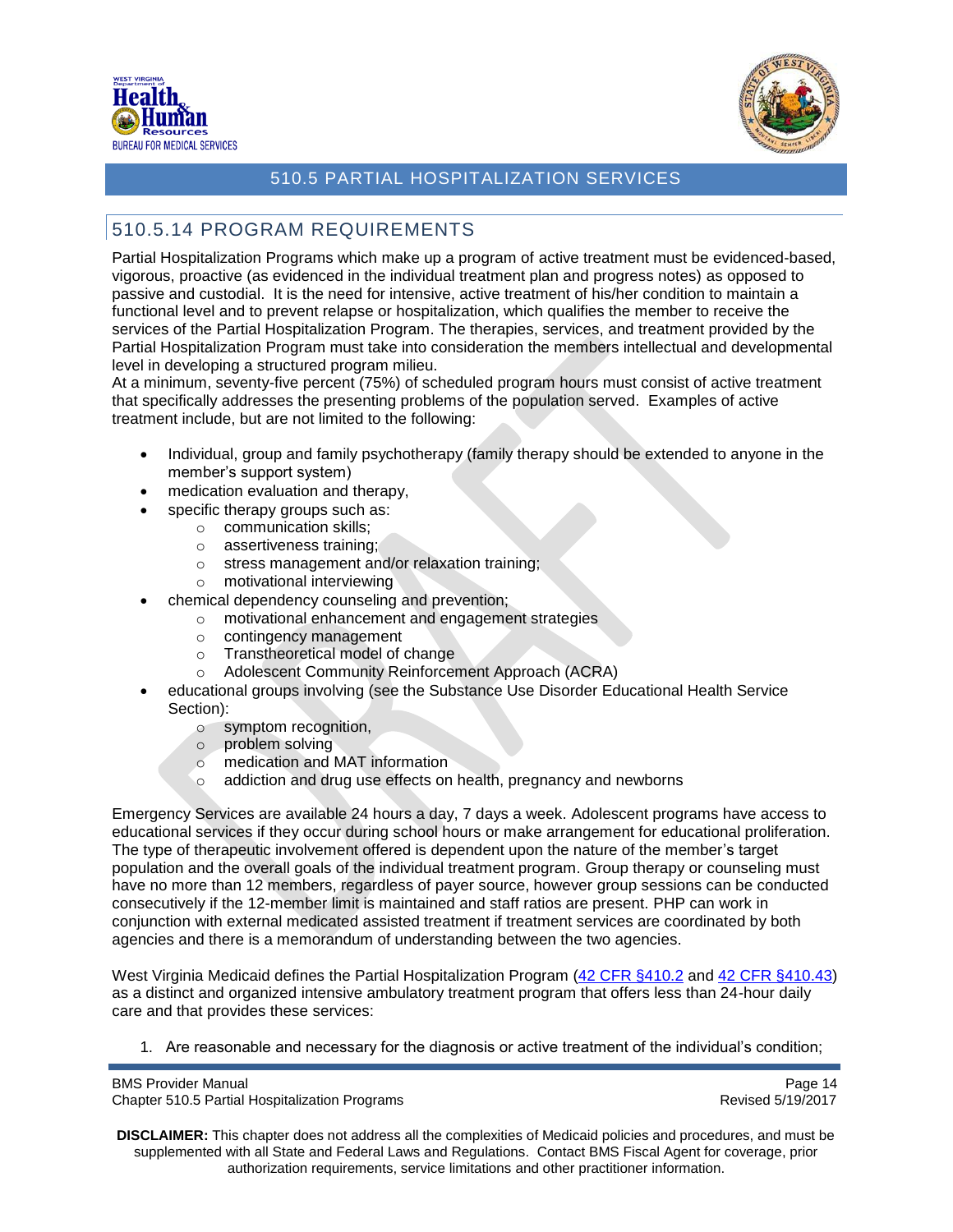



- 2. Are reasonably expected to improve or maintain the individual's condition and functional level and to prevent relapse or hospitalization;
- 3. Include any of the following:
	- $\circ$  Individual and group therapy with physicians or psychologists or other mental health professionals authorized or licensed by the State in which they practice (e.g., licensed clinical social workers, nurse specialists, certified alcohol and addiction counselors);
	- $\circ$  Services of other staff (social workers, addiction specialist, trained psychiatric nurses, and others trained to work with psychiatric patients or co-occurring disorders);
	- o Drugs and biologicals that cannot be self-administered and are furnished for therapeutic purposes (subject to limitations specified in [42 CFR §410.29\)](http://www.gpo.gov/fdsys/granule/CFR-2010-title42-vol2/CFR-2010-title42-vol2-sec410-29);
	- $\circ$  Individualized activity therapies that are not primarily recreational or diversionary (not to be billed as individual or group psychotherapies). These activities must be individualized and essential for the treatment of the patient's diagnosed condition and for progress toward treatment goals;
	- $\circ$  Family counseling, the primary purpose of which is treatment of the patient's condition;
	- $\circ$  Patient training and education, to the extent that training and educational activities are closely and clearly related to the individual's care and treatment of his/her diagnosed psychiatric condition or substance use disorder/co-occurring disorder and;
	- $\circ$  Care coordination services to additional supplemental, adjunctive or supportive systems; and
	- o Medically necessary diagnostic services.

Involvement of the member's family and/or support system (as available) must be clearly addressed in the individualized treatment plan and reflected in the individual programming offered. Members diagnosed with a substance use disorder or a co-occurring disorder, and has an invested support system should have a review of the recovery environment with the member and family/social support.

# 510.5.15 SUBSTANCE USE DISORDER EDUCATIONAL HEALTH SERVICE

The medical and psychiatric consequences of substance use are ubiquitous and includes higher rates of psychological problems such as depression and anxiety, increased sexually transmitted infections (STI) such as Hepatitis, HIV/AIDs and other communicable diseases and escalation in direct health issues such as Cardiovascular disease, weaken immune system, liver failure, stroke, cancer and lung disease. Women face unique challenges when it comes to coping with a substance use disorder including problems in reproductive health, fertility, menopause, unexpected pregnancy, and higher than average rate of premature births, miscarriage and low birth weight infants. The impact of substance use can be far reaching as in pregnancy and during perinatal and neonatal development. Additional problems commonly occur during infant care regarding issues with breast feeding, coping with children developmental and mental health disorders from drug exposure and the higher potential for sudden unexpected infant death (SUID). As part of the overall PHP agenda, facilities and must provide a medically accurate, comprehensive educational service containing substance use disorder and its related health issues and extended difficulties. This is to be provided in a non-judgmental, non-coercive manner and, at the minimum, must include: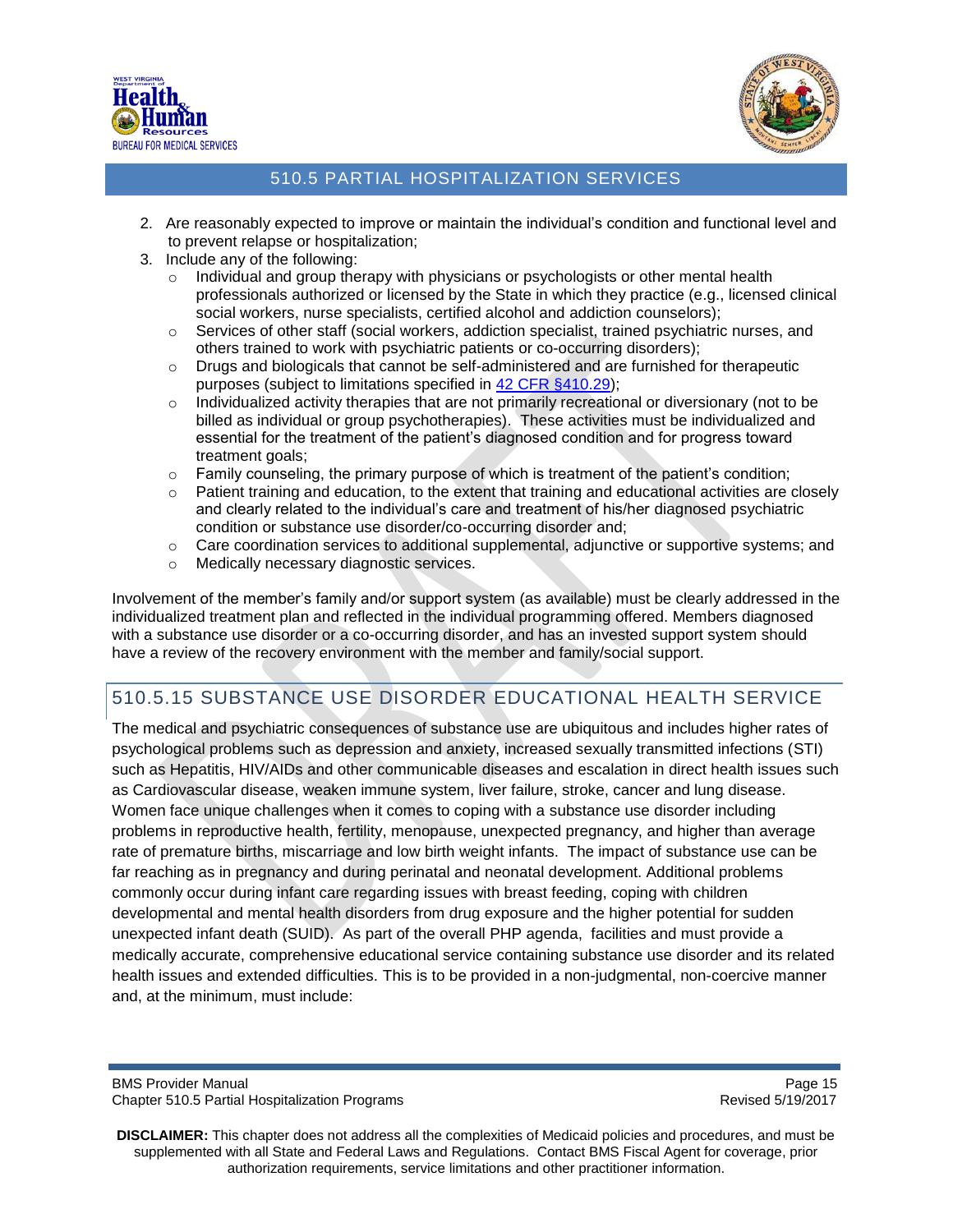



- STI information primarily focusing on Hepatitis B and C and HIV/AIDs. Information should include current treatment for STI, effects and duration of these illnesses, and information on harm reduction programs such as needle exchange.
- General health information on the short and long term effects of using illicit and nonprescribed substance focusing on organ damage, cardiovascular disease and immune system issues. Healthy alternatives should be identified that counteract health problems related to substance use disorder. General pain management information and techniques should be presented.
- Women's reproductive information including the effects of substance use and pregnancy, neonatal development and neonatal abstinence syndrome. Long acting, reversible contraceptive (LARC), including both intrauterine device (IUD) and birth control implants including basic procedure, length of action, possible side effects and removal. Additional information on pregnancy and withdrawal and information on elective termination should be presented.
- Developmental and mental health issues of neonatal abstinence syndrome, caring for a NAS baby, issue involving substance use and breast feeding, safe sleep, purple crying, shaken baby syndrome and sentinel injuries in infants will be provided all members who are parents or potential parents.

If during this educational service, any female of birthing age, who request to have additional information concerning LARC or request to have a LARC procedure, will be provided the opportunity receive the LARC, in a timely manner from a facility that provide LARC procedures. As part of case management, arrangement will be made including transportation to provide a comfortable transition to these facilities. Programs, agencies and facilities that provide substance use disorder treatment must have memorandums of understandings (MOUs) with facilities and hospitals that provide LARC.

# 510.5.16 FAMILY AND SUPPORT SYSTEM INVOLVEMENT

Family and Support System Involvement is an important piece to the recovery process as long as the treatment team does not feel that having the family involved in the treatment process would have a detrimental effect on the member's outcomes during treatment.

- encouraged to maintain contact with the family and provided with support in making such arrangements, unless specifically contraindicated because of the member's treatment;
- provided information about activities and progress toward the goals of stepping down to outpatient services when the appropriate releases of information are completed.
- provided with assistance in maintaining the relationship with the family or support system through visits and shared activities;
- prepared for the return to home, recovery housing, or other safe residences to continue the rehabilitation process

BMS Provider Manual **Page 16** and the extent of the extent of the extent of the extent of the extent of the extent of the extent of the extent of the extent of the extent of the extent of the extent of the extent of the ex Chapter 510.5 Partial Hospitalization Programs **Revised 5/19/2017** Revised 5/19/2017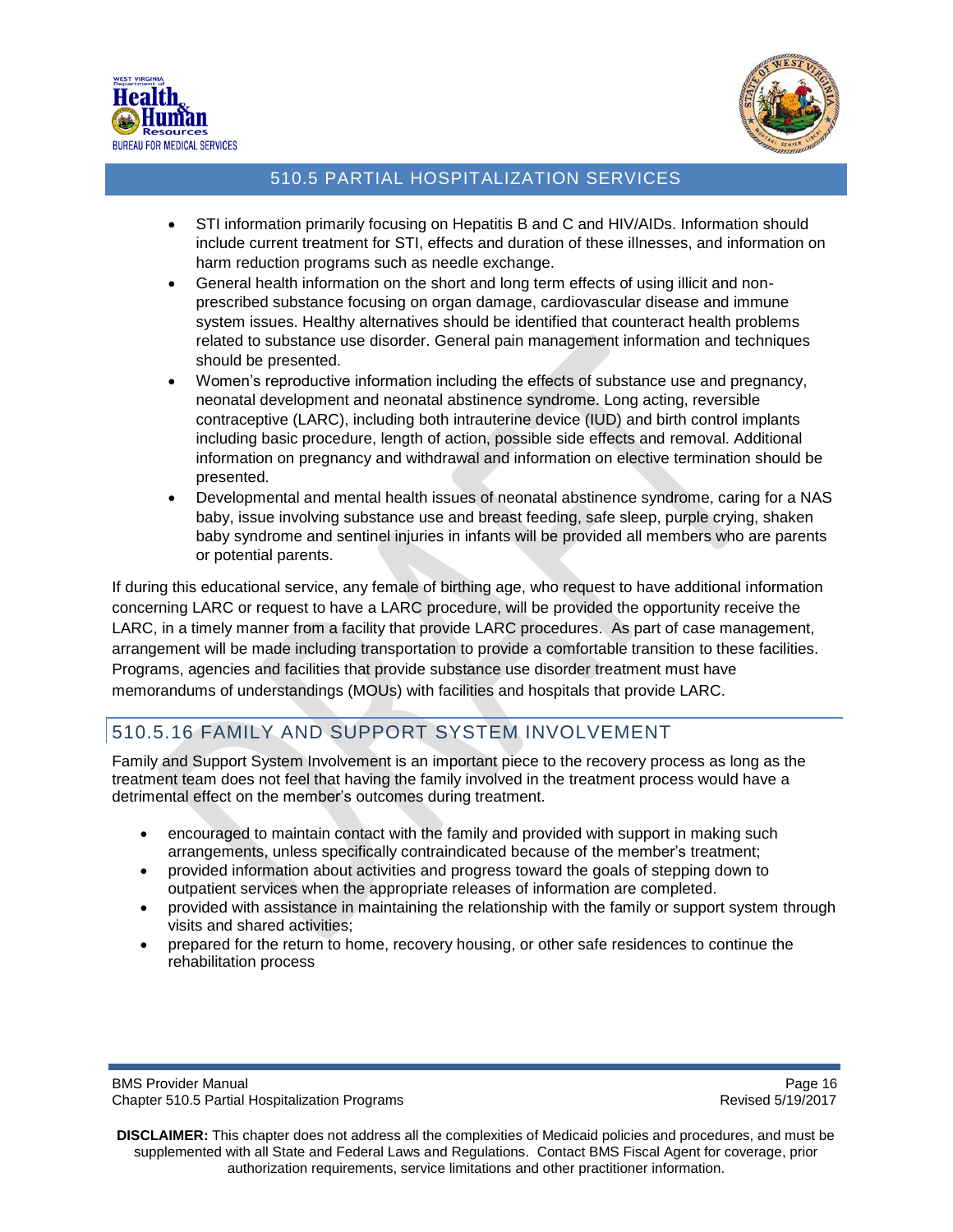



# <span id="page-16-0"></span>510.5.17 CONTINUED STAY CRITERIA

An individual's length of stay in a Partial Hospitalization Program is dependent upon presenting problems and an ongoing authorization of the medical necessity for continued stay in the program. The necessity of and rationale for continued stay must be documented in the medical record and treatment plan review. Globally, a program's average length of stay must reflect the member population and primary program function. West Virginia Medicaid members must meet the following criteria for continued stay:

- 1. Risk status continues to be appropriate for this level of care.
- 2. Emergence of new and/or previously unidentified symptoms consistent with a current DSM diagnosis
- 3. Limited progress has been made and a modification in the treatment plan and/or discharge goals has been made specifically to address lack of expected treatment progress.
- 4. Progress toward treatment goals has occurred, as evidenced by measurable reductions in signs, symptoms, and/or behaviors to the degree that indicate continued responsiveness to treatment; and
	- a. Member is currently involved and cooperating with the treatment process.
	- b. The family/support system is involved and cooperating with the treatment process (except where clinically counterproductive or legally prohibited).

The [Association for Ambulatory Behavioral Healthcare](http://www.aabh.org/#!partial-hospitalization-progra/c21kz) in its Standards and Guidelines for Partial Hospitalization recognizes that there is a regulatory presumption against the appropriateness of Partial Hospitalization Program services in excess of 30 days. While this is the recognized standard for care, WV Medicaid will allow the 30-day limit to be waived by the UMC for up to 10 additional days of service in certain circumstances.

Consideration may be given for 10 additional days of Partial Hospitalization Program services in situations in which the care plan and treatment documentation supports the need for additional services as follows:

- Additional days/sessions are necessary to complete essential elements of the treatment prior to discharge from the Partial Hospitalization Program.
- The member exhibits well documented **new** symptoms or maladaptive behaviors.

There must be documentation of a reassessment that reasonably can be accomplished within the time frame of the additional 10 days/sessions or less of coverage requested under the waiver provisions.

The physician responsible for the member's care is responsible for documenting the need for additional days/sessions and must establish an estimated length of service beyond the date of the 30 day/session limit up to the ten days/sessions. The waiver must be requested prior to the end date of the authorization for the 30 day/session limit.

# <span id="page-16-1"></span>510.5.18 DISCHARGE PLANNING

To ensure a smooth transition to a lower level of service, or, if unsuccessful a higher level of care, discharge planning must begin at the time of admission to the program. The program must have in place standardized policy and procedures for ongoing informal and periodic formal assessment of the member's

BMS Provider Manual **Page 17** No. 2012 12:30 No. 2013 12:30 No. 2014 12:30 No. 2014 12:30 No. 2014 12:30 No. 2014 12:30 No. 2014 12:30 No. 2014 12:30 No. 2014 12:30 No. 2014 12:30 No. 2014 12:30 No. 2014 12:30 No. 2014 12: Chapter 510.5 Partial Hospitalization Programs **Revised 5/19/2017** Revised 5/19/2017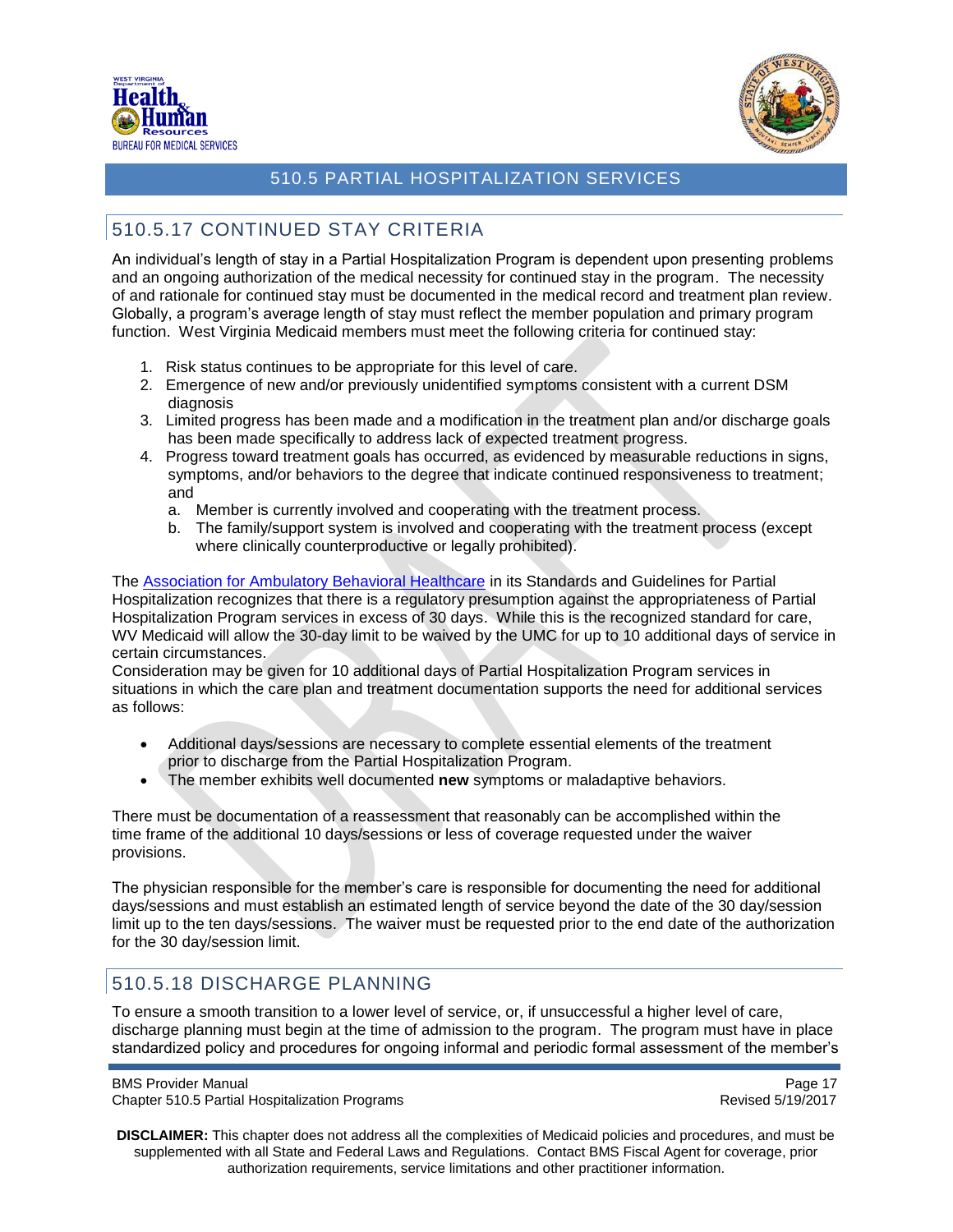



readiness for discharge (see Quality Assurance). Intensive case management, care coordination and systematic follow-up is required for members diagnosed with substance use disorder or co-occurring disorder. Smooth transitions through engaging the member's support system is crucial so that all parties are aware of treatment plans, discharge arrangement and the overall comprehensive need of the member at their next level of care.

The following medical and psychological indicators must be in evidence in the discharge plan from a Partial Hospitalization Program:

- Goals for treatment have been substantially met as evidenced by abatement of admission symptoms and the member has returned to a level of functioning that allows reintegration into their previous or newly acquired living arrangement and/or use of a less intensive outpatient service.
- Risk status and/or relapse can be managed at a lower level of care and sobriety continues to be maintained.
- Functional impairments are more manageable or have diminished, indicating services are appropriate at a less intensive level of care.
- An individualized discharge plan with appropriate, realistic, and timely follow-up care is in place.

OR

- The member exhibits symptoms and functional impairment that requires services in a more restrictive setting.
- The member becomes medically unstable and requires treatment related to their physical health condition.

# <span id="page-17-0"></span>510.5.19 DOCUMENTATION

The medical record is an essential tool in treatment. It is the central repository of all pertinent information about each member. It provides an accurate chronological accounting of the treatment process: assessment, planning, intervention, evaluation, revision, and discharge. There must be a permanent medical record maintained in a manner consistent with applicable state and federal licensing regulations and agency record keeping policies.

Documentation must include:

- 1. The psychiatrist/physician's certification of the need for services,
- 2. A comprehensive treatment plan,
- 3. Physician progress notes (completed at least once weekly)
- 4. Date of service, amount of time, type of service, focus/content of service, level of member participation, symptoms/impairments, interventions, member's response and progress made toward attainment of objectives outlined in the individualized treatment plan, and signature/credentials of services provider.
- 5. Negative incident occurrence where applicable.
- 6. Educational plan with specific recommendations based on the individual's presenting behaviors,
- 7. Discharge plan.

BMS Provider Manual **Page 18** Chapter 510.5 Partial Hospitalization Programs **Revised 5/19/2017** Revised 5/19/2017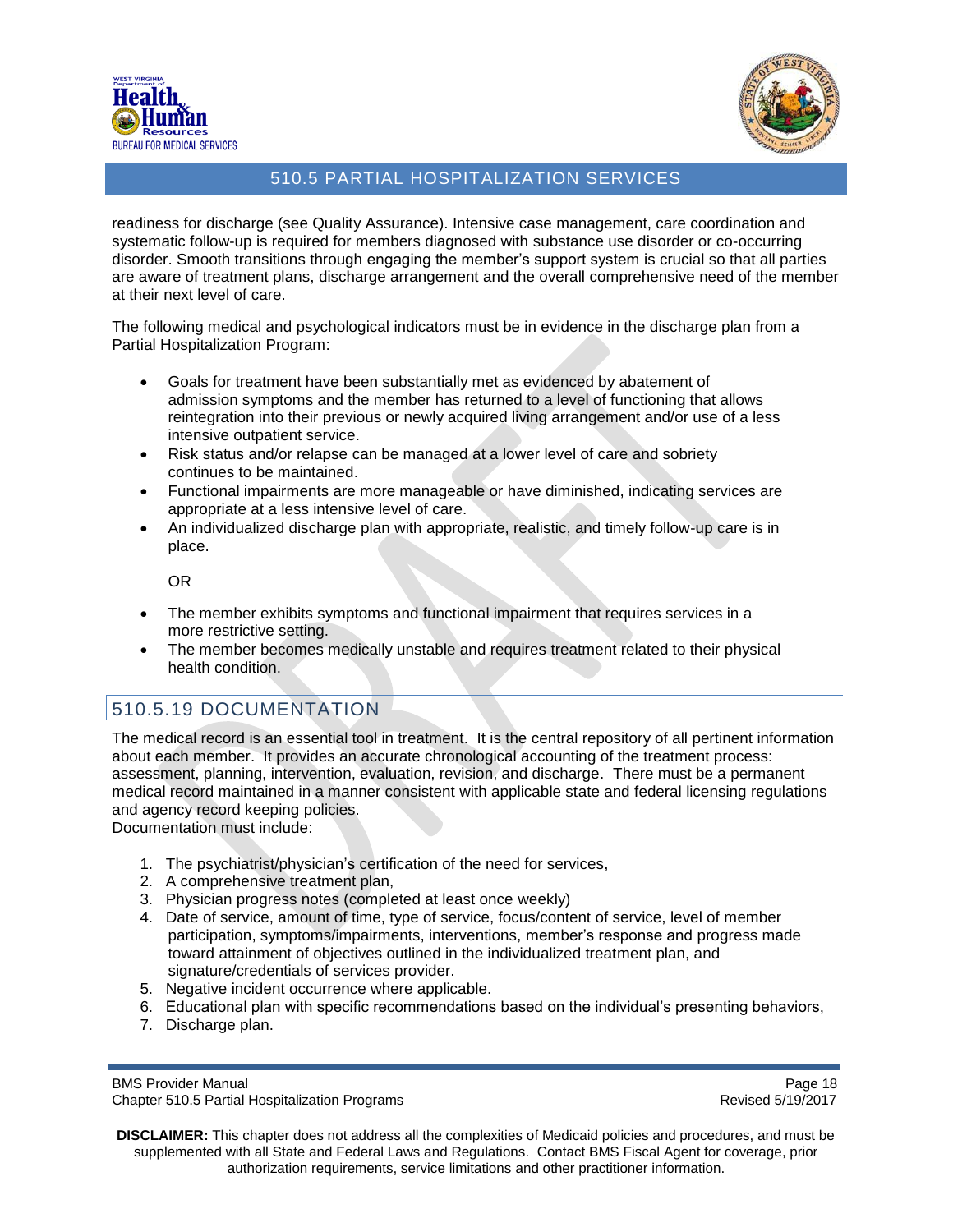



Medical records must be complete, accurate, accessible, legible, signed and dated by the professional providing the service, and organized. Documentation must support claims submitted for reimbursement. The progress notes must include a description of the treatment, the member's response to the therapeutic intervention and the relation to the goals developed in the treatment plan.

# <span id="page-18-0"></span>510.5.20 COVERED SERVICES

The interdisciplinary program of medical therapeutic services may be delivered through any one of the following program formats (services may not be provided under multiple PHP formats concurrently):

- 1. Day PHP, which must provide a minimum of 20 hours of scheduled treatment, delivered in sessions of four hours' duration and extending over a minimum of five days per week; or
- 2. Evening PHP, which must provide a minimum of 16 hours of scheduled treatment, delivered in sessions of four hours' duration and extending over a minimum of four days per week; or
- 3. A shortened PHP for those individuals whose needs can be met through group psychotherapy consisting of 6 to 10 hours of group therapy per week, delivered in two hour per day group therapy sessions.

The abbreviated treatment session (H0015) is a one hour unit of service limited to a maximum of three units per date of service. This one hour service unit may be billed for individuals who have been approved for either a four-hour day or evening program or the two-hour program in instances when the patient is unable to complete the full four hour or two-hour treatment session. This abbreviated treatment session is **not** intended to replace either the four-hour day or evening program, or the two-hour program. It is intended only for use in those instances when the patient is unable to complete either a four-hour day or evening program, or a two-hour session. It may not be billed in addition to or with either the evening/day program or the intensive outpatient procedure code. Use of the abbreviated code for more than five sessions during a treatment course will result in a review by the UMC to determine if PHP services are appropriate for the West Virginia Medicaid member.

Both the 20 hour per week day program, and the 16 hour per week evening program (H0035), will be reimbursed on a per diem basis, at the rate of TBD per day.

The PHP session which consists of three to five, two-hour group psychotherapy sessions (units) per week (90853), will be reimbursed at the rate of TBD per session.

The abbreviated treatment session (H0015) one hour service unit will be reimbursed at the rate of \$25.00 per one hour unit, to a maximum of three units for a date of service. Services must be reported using CPT/HCPCS codes as follows:

**Partial Hospitalization 4 Hour Session Procedure Code:** H0035 **Service Unit:** One (1) Unit per day **Service Limit:** One (1) per day (Minimum of four hours) **Prior Authorization Required:** Yes **MAT: Available to members in conjunction with PHP treatment**

#### **Partial Hospitalization 2 Hour Session**

BMS Provider Manual **Page 19** No. 2012 12:30 No. 2012 12:30 No. 2012 12:30 No. 2012 12:30 No. 2012 12:30 No. 2013 Chapter 510.5 Partial Hospitalization Programs **Revised 5/19/2017** Revised 5/19/2017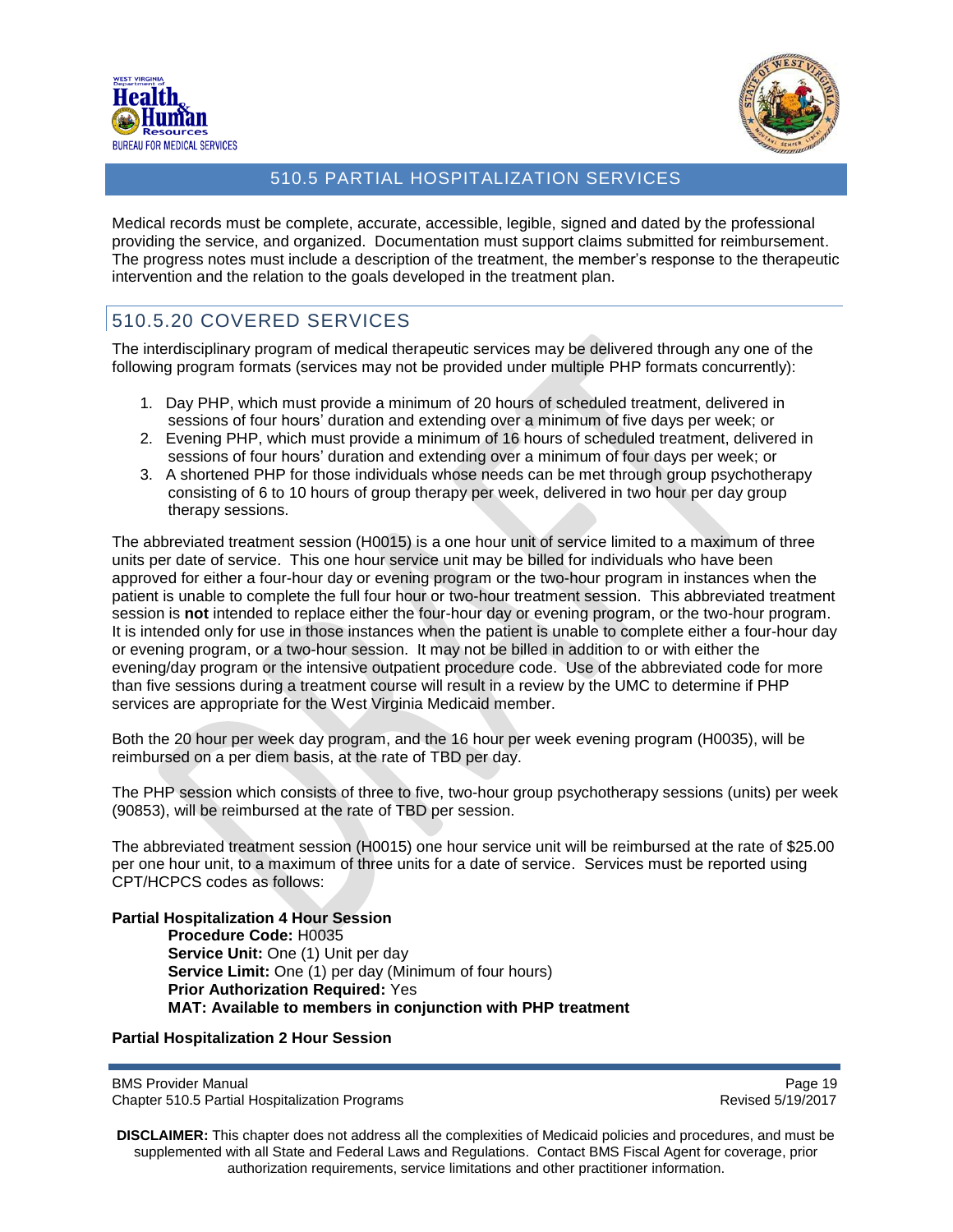



**Procedure Code:** 90853 **Service Unit:** One (1) Unit per day **Service Limit:** One (1) per day (Minimum of two hours) **Prior Authorization Required:** Yes **MAT: Available to members in conjunction with PHP treatment**

#### **Partial Hosp. Abbreviated Treatment Session**

**Procedure Code:** H0015 **Service Unit: One (1) Unit = 1 hour Service Limit:** Three (3) Per Day if Enrolled in H0035 One (1) Per Day if Enrolled in 90853

**MAT: Available to members in conjunction with PHP treatment**

**Prior Authorization Required:** Yes (Retroactive Authorization will be considered)

\*\*\*If H0015 is used more than five times in a 30-day period a UMC review will be required\*\*\* The Medicaid Program will not be responsible for reimbursement of any services provided prior to issuance of an authorization, nor for any dates of service which exceed the authorization, unless Retroactive Authorization is approved by the UMC.

# <span id="page-19-0"></span>510.5.21 NON-COVERED SERVICES

A program comprised primarily of diversionary activity, social, or recreational therapy does not constitute a Partial Hospitalization Program. Psychosocial programs which provide only a structured environment, socialization, and/or vocational rehabilitation are not covered. A program that only provides medical management of medication for members whose psychiatric condition is otherwise stable is not the combination, structure, and intensity of services required in a Partial Hospitalization Program. The items listed below are **not** included for coverage under the Partial Hospitalization Program benefit:

- Meals for individuals while participating under the Partial Hospitalization Program benefit;
- Primarily recreational or diversional activities (i.e., activities primarily social in nature) not documented in the treatment plan;
- Self-administered drugs;
- Training that is designed for the purpose of fostering vocational skills;

# 510.5.22 MEDICATION ASSISTED TREATMENT

Members should have available to them in PHP medication assisted treatment. Please see [Chapter 503](http://www.dhhr.wv.gov/bms/Pages/Chapter-503-Behavioral-Health-Rehabilitation.aspx)  [Behavioral Health Rehabilitation Services](http://www.dhhr.wv.gov/bms/Pages/Chapter-503-Behavioral-Health-Rehabilitation.aspx) for the policy on Medication Assisted Treatment. If a member is in a Partial Hospitalization Program, they must still meet the criteria and policy requirements as stated in Chapter 503. PHP must have a Memorandum of Understanding with other facility to collaborate with MAT.

#### <span id="page-19-1"></span>*GLOSSARY*

BMS Provider Manual **Page 20 Page 20** Chapter 510.5 Partial Hospitalization Programs **Revised 5/19/2017** Revised 5/19/2017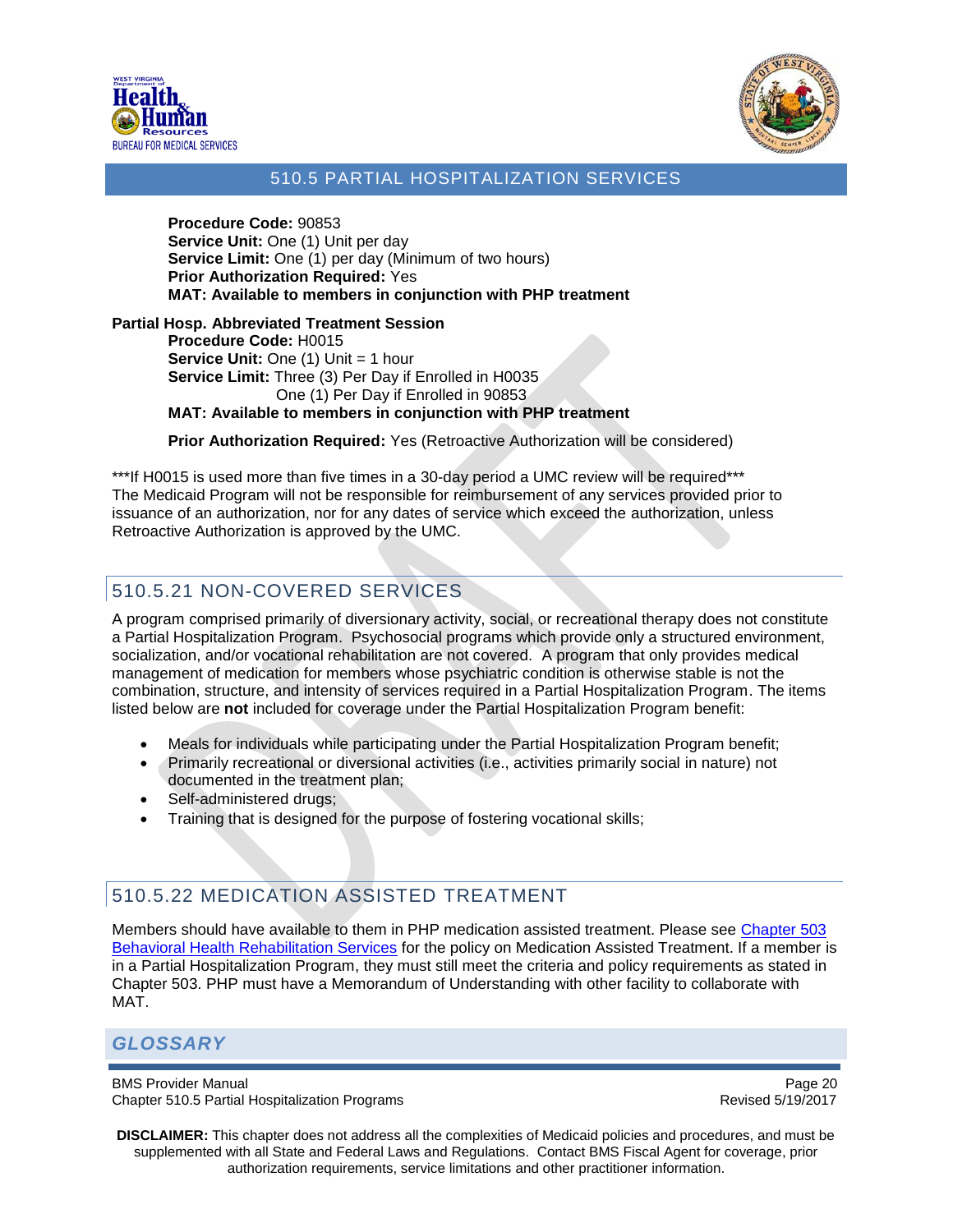



Definitions in *[Chapter 200, Definitions and](http://www.dhhr.wv.gov/bms/Pages/ProviderManuals.aspx) Acronyms* apply to all West Virginia Medicaid services, including those covered by this chapter. Definitions in this glossary are specific to this chapter.

**Medication Assisted Treatment (MAT):** is the use of medication with counseling and behavioral therapies to treat substance use disorders.

**Multimodal Treatment:** This treatment often includes interventions such as medical treatment, educational interventions, behavior modification programs and psychological treatment and is recommended by the National Institute of Mental Health for the provision of behavioral health services.

**Partial Hospitalization Program (PHP):** Is a time-limited, ambulatory, active treatment program that offers therapeutically intensive, coordinated, and structured clinical services within a stable therapeutic milieu. While specific program variables may differ, all Partial Hospitalization Programs pursue the goal of stabilization with the intention of averting inpatient hospitalization or reducing the length of a hospital stay.

**Substance Use Disorder (SUD):** a condition in which the use of one or more substances leads to clinically significant impairment or distress.

**Therapeutic Milieu:** A structured group setting in which the existence of the group is a key force in the outcome of treatment. Using the combined elements of positive peer pressure, trust, safety and repetition, the therapeutic milieu provides an idealized setting for group members to work through their psychological issues. The keys to a successful therapeutic milieu are support, structure, repetition and consistent expectations.

**Traumatic Brain Injury (TBI):** is a nondegenerative noncongential brain injury from an external mechanical force, possible leading to permanent or temporary impairment of cognitive, physical, and psychosocial functions, with an associated diminished or altered state of consciousness.

# <span id="page-20-0"></span>*CHANGE LOG*

| <b>REPLACE</b>        | <b>TITLE</b> | <b>CHANGE DATE</b> | <b>EFFECTIVE DATE</b> |
|-----------------------|--------------|--------------------|-----------------------|
| <b>Entire Chapter</b> |              |                    | <b>TBD</b>            |
|                       |              |                    |                       |
|                       |              |                    |                       |
|                       |              |                    |                       |

# *POLICY INTENT*

There is no policy intent worksheet for this policy. Hospital services vary depending on the type of service.

Contact BMS UMC for prior authorization information on hospital services.

BMS Provider Manual **Page 21 Page 21** Chapter 510.5 Partial Hospitalization Programs **Revised 5/19/2017** Revised 5/19/2017